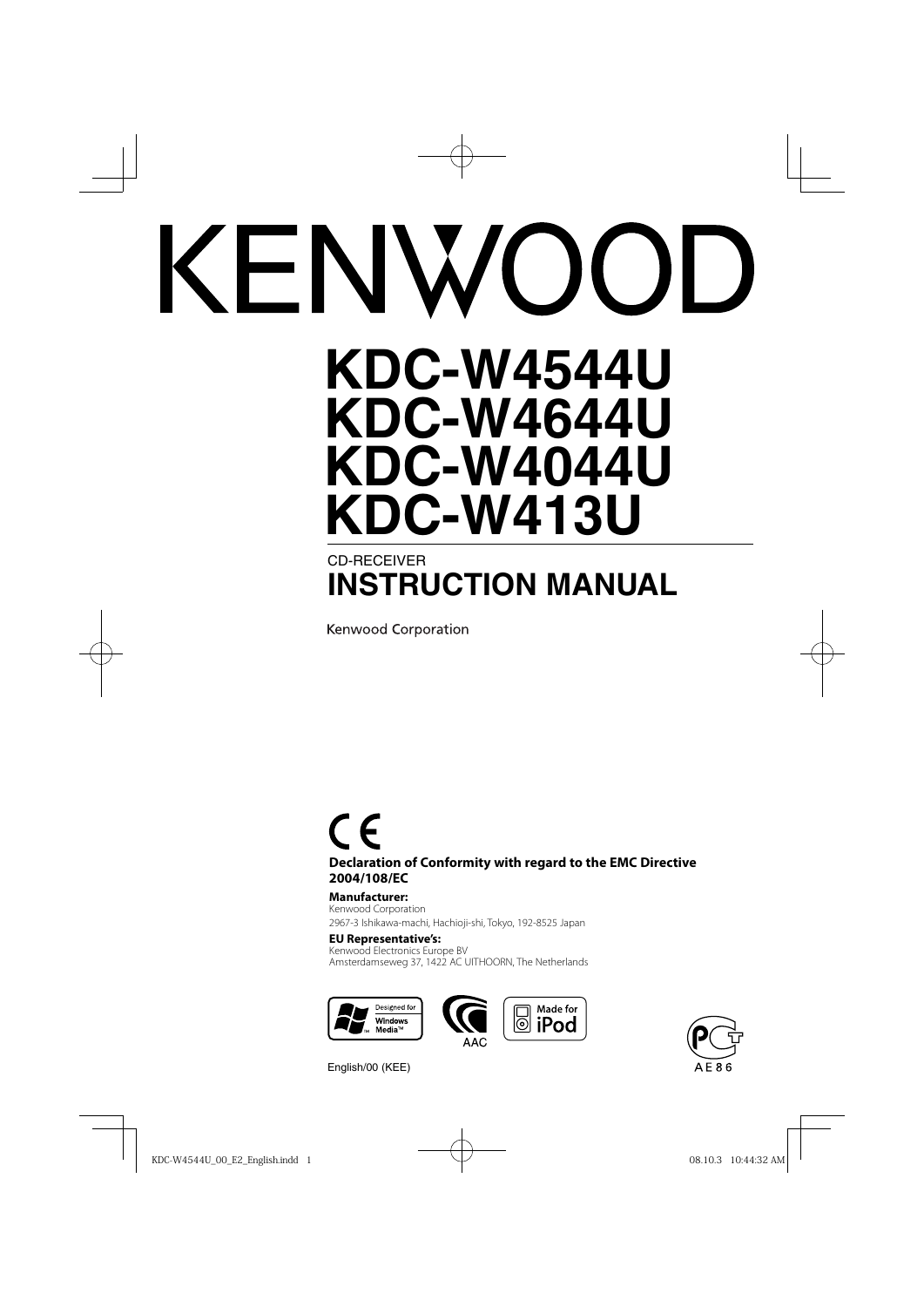# **Contents**

| <b>Before use</b>                                                                                                                                                           | 3  |
|-----------------------------------------------------------------------------------------------------------------------------------------------------------------------------|----|
| <b>Basic Operation</b>                                                                                                                                                      | 4  |
| General functions<br>Tuner functions<br>Disc & Audio file play functions                                                                                                    |    |
| <b>Menu System</b>                                                                                                                                                          | 6  |
| <b>Clock/ Display Settings</b>                                                                                                                                              | 7  |
| Manual Clock Adjustment<br>Text Display Selection<br>Auxiliary Input Display Setting                                                                                        |    |
| Audio Adjustments                                                                                                                                                           | 9  |
| Audio Control<br>Audio Setup<br>Speaker Setting                                                                                                                             |    |
| <b>Music disc/Audio file Operation</b>                                                                                                                                      | 10 |
| Music Search<br>Music Search for iPod<br>All Random<br>iPod Control by Hand Mode<br>Direct Music Search<br>Direct Disc Search<br>Basic Operation of Disc Changer (Optional) |    |
| <b>Tuner Operation</b>                                                                                                                                                      | 13 |
| Auto memory entry<br>PTY (Program Type)<br>Program Type preset<br>Changing Language for PTY Function                                                                        |    |
| <b>Other Functions</b>                                                                                                                                                      | 14 |
| Activating Security Code<br>Deactivating Security Code<br>Demonstration mode setting                                                                                        |    |
| <b>Basic Operations of remote control</b>                                                                                                                                   | 16 |

| Appendix                                  | 17 |
|-------------------------------------------|----|
| <b>Accessories/Installation Procedure</b> | 20 |
| <b>Connecting Wires to Terminals</b>      | 21 |
| <b>Installation/Removing the Unit</b>     | 23 |
| <b>Troubleshooting Guide</b>              | 24 |
| <b>Specifications</b>                     | 26 |

The "AAC" logo is a trademark of Dolby Laboratories.

iPod is a trademark of Apple Inc., registered in the U.S. and other countries.

"Made for iPod" means that an electronic accessory has been designed to connect specifically to iPod and has been certified by the developer to meet Apple performance standards.

Apple is not responsible for the operation of this device or its compliance with safety and regulatory standards.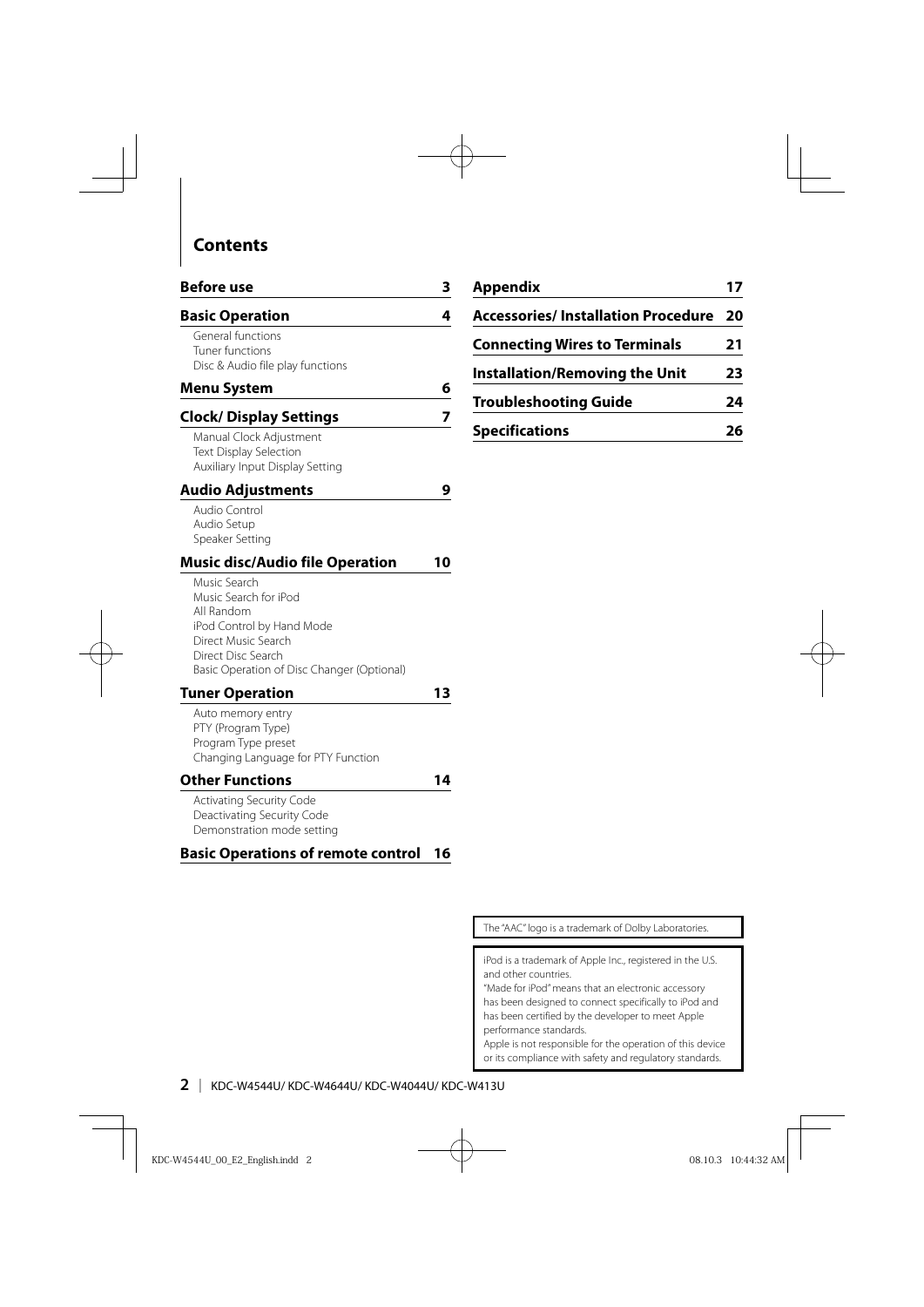# **Before use**

#### 2**WARNING**

#### **To prevent injury or fire, take the following precautions:**

• To prevent a short circuit, never put or leave any metallic objects (such as coins or metal tools) inside the unit.

#### **Before using this unit for the first time**

This unit is initially set on the Demonstration mode. When using this unit for the first time, cancel the <Demonstration mode setting> (page 15).

#### **How to reset your unit**

• If this unit or the connected unit (disc auto changer, etc.) fails to operate properly, press the Reset button. The unit returns to factory settings when the Reset button is pressed.



Reset button

#### **Cleaning the Unit**

If the faceplate of this unit is stained, wipe it with a dry soft cloth such as a silicon cloth.

If the faceplate is stained badly, wipe the stain off with a cloth moistened with neutral cleaner, then wipe it again with a clean soft dry cloth.

# ∕!\

• Applying spray cleaner directly to the unit may affect its mechanical parts. Wiping the faceplate with a hard cloth or using a volatile liquid such as thinner or alcohol may scratch the surface or erases characters.

#### **Cleaning the Faceplate Terminals**

If the terminals on the unit or faceplate get dirty, wipe them with a clean soft dry cloth.

#### **Lens Fogging**

When you turn on the car heater in cold weather. dew or condensation may form on the lens in the CD player of the unit. Called lens fogging, this condensation on the lens may not allow CDs to play. In such a situation, remove the disc and wait for the condensation to evaporate. If the unit still does not operate normally after a while, consult your Kenwood dealer.

- If you experience problems during installation, consult your Kenwood dealer.
- When you purchase optional accessories, check with your Kenwood dealer to make sure that they work with your model and in your area.
- The characters which can be displayed by this unit are A-Z 0-9 @ "' %  $8 * + - =$   $( \sqrt{5} > 1) ( ) \cdot \sqrt{2} + 1$  $\sim$  .
- The RDS feature won't work where the service is not supported by any broadcasting station.
- The illustrations of the display and the panel appearing in this manual are examples used to explain more clearly how the controls are used. Therefore, what appears on the display in the illustrations may differ from what appears on the display on the actual equipment, and some of the illustrations on the display may be inapplicable.

#### **Handling CDs**

- Do not touch the recording surface of the CD.
- Do not stick tape etc. on the CD, or use a CD with tape stuck on it.
- Do not use disc type accessories.
- Clean from the center of the disc and move outward.
- When removing CDs from this unit, pull them out horizontally.
- If the CD center hole or outside rim has burrs, use the CD only after removing the burrs with a ballpoint pen etc.

#### **CDs that cannot be used**

• CDs that are not round cannot be used.



- CDs with coloring on the recording surface or CDs that are dirty cannot be used.
- This unit can only play the CDs with **n** 情報 dist This unit may not correctly play discs which do not
- have the mark. • You cannot play a CD-R or CD-RW that has not been finalized. (For the finalization process refer to your CD-R/CD-RW writing software, and your CD-R/CD-RW recorder instruction manual.)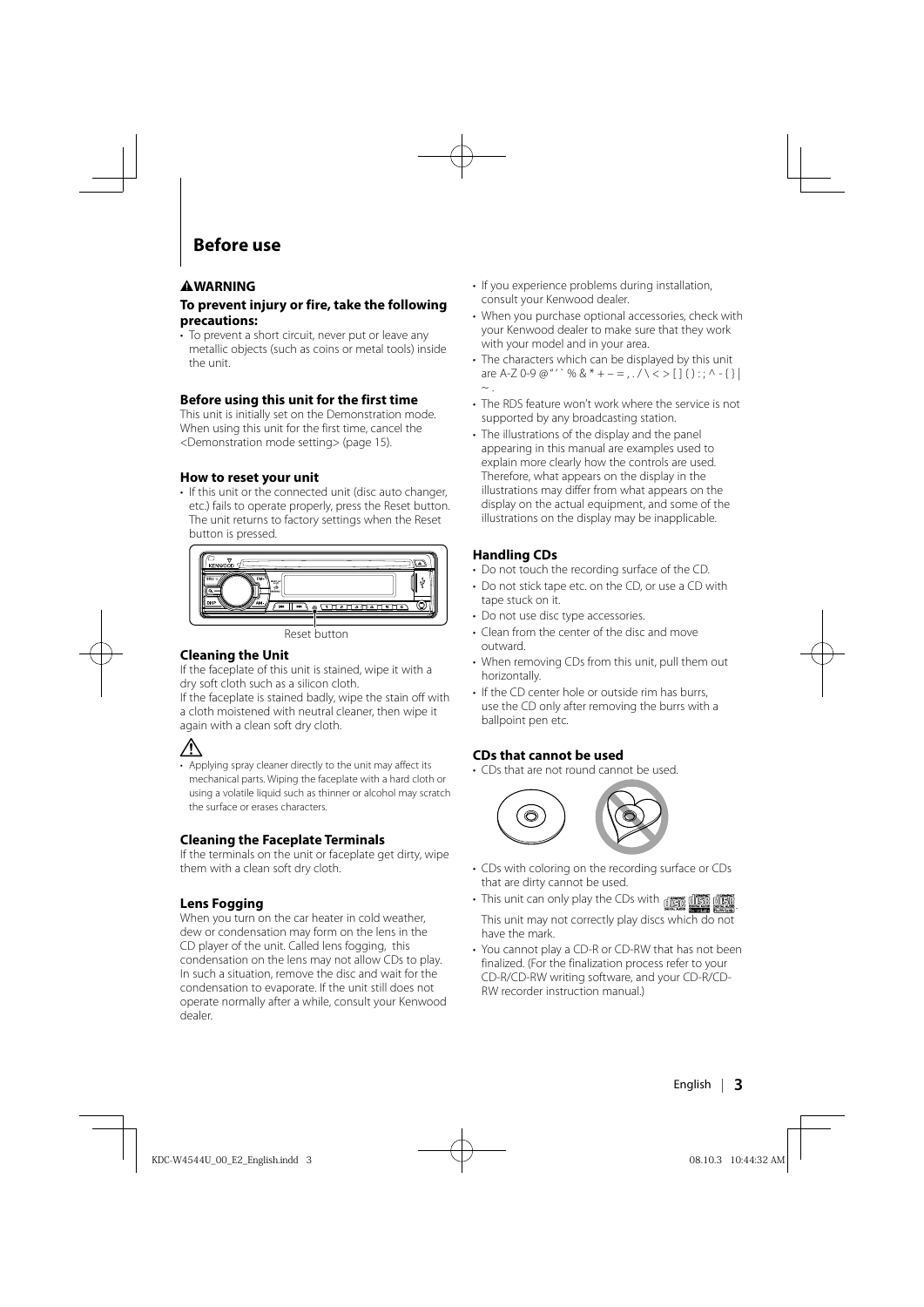# **Basic Operation**



# *General functions*

#### **Power/Source Select button: [SRC]**

Turns on the power.

When the power is on, the source switches between Tuner ("TUNER") , USB or iPod\*1 ("USB" or "iPod"), CD ("CD") , Auxiliary input ("AUX"), and Standby ("STANDBY") each time this button is pressed.

Press at least 1 second to turn off the power.

- (,,,
- When an optional accessory is connected, the source name for each device appears.
- When connection of the iPod is recognized, the source display changes from "USB" to "iPod".
- \*1 Function of KDC-W4544U/ W4644U.

#### **Volume control: [AUD] knob**

Turn the knob to adjust the volume.

#### **Subwoofer output: [AM–]**

Switches between ON ("SW ON") and OFF ("SW OFF") each time this button is pressed for at least 2 seconds. {≡≡}

• You can do this function when "SWPRE" in <Menu System> (page 6) is set to "SW".

#### **Auxiliary input**

Connect a portable audio device with mini-plug cable (3.5 ø).



- Use the mini-plug cable which is stereo type and does not have any resistance.
- The auxiliary input requires the setting made in "AUX" of <Menu system> (page 6).

#### **Faceplate release: Release**

Releases the faceplate lock so that it can be removed. Refer to the following diagram when reattaching the faceplate.





- The faceplate is a precision piece of equipment and can be damaged by shocks or jolts.
- Keep the faceplate in its faceplate case while detached.
- Do not place the faceplate (and the faceplate case) in areas exposed to direct sunlight, excessive heat or humidity. Also avoid places with too much dust or the possibility of water splashing.
- To prevent deterioration, do not touch the terminals of the unit or faceplate with your fingers.

#### **Switching display: [DISP]**

Changing the information displayed. Refer to page 7 for the details of the display setting.

#### **Text/Title scroll: [DISP]**

Scrolls the CD, audio file, and Radio text display when pressed for at least 1 second.

#### **Muting volume upon reception of phone call**

When there is a call, "CALL" is displayed and the audio system is paused.

When the call ends, "CALL" disappears and the audio system comes back on.

The audio system comes back on when [SRC] is pressed during a call.



• To use the TEL Mute feature, you need to hook up the MUTE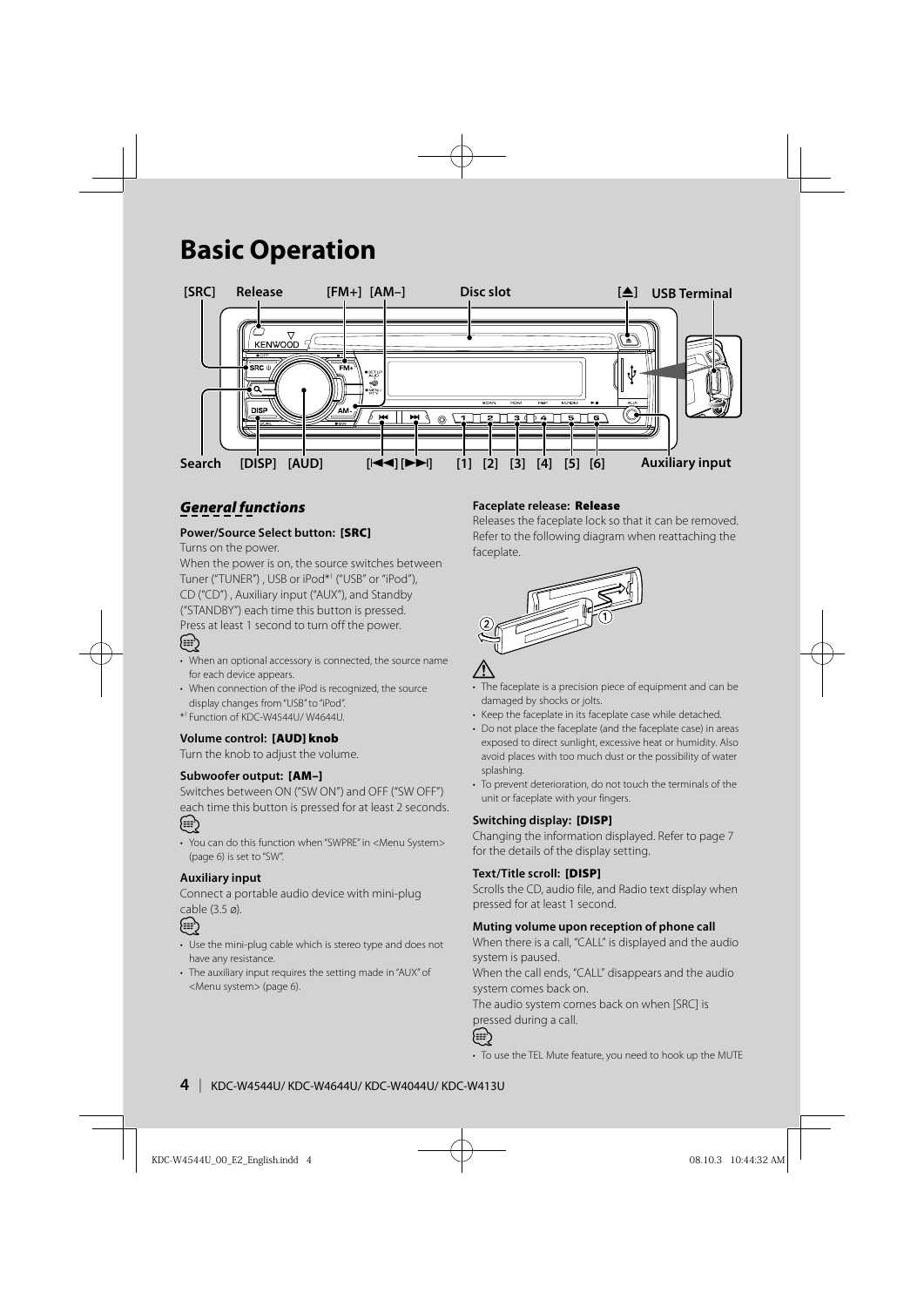wire to your telephone using a commercial telephone accessory. Refer to <Connecting Wires to Terminals> (page  $21$ 

# *Tuner functions*

#### **FM band: [FM+]**

Switches between FM1, FM2, and FM3 each time the [FM+] button is pressed.

#### **AM band: [AM–]**

Switches to AM.

#### **Tuning: [**4**]/ [**¢**]**

Changes the frequency.

# ∕≕}

- Use the "AUTO1"/ "AUTO2"/ "MANUAL" in <Menu system> (page 6) to change the frequency switching.
- During reception of stereo stations the "ST" indicator is ON.

#### **Preset memory: [1] - [6]**

Memorizes the station selected when pressing for at least 2 seconds.

#### **Preset tuning: [1] - [6]**

Recalls the memorized station.

#### **Traffic information : [FM+]**

Turns ON or OFF the Traffic Information function when pressing for at least 2 seconds. When the function is turned ON, "TI" indicator is ON. If traffic bulletin starts when the function is ON, "TRAFFIC" is displayed and traffic information is received.

#### ⊕}

• If the volume is adjusted during reception of traffic information, the adjusted volume is memorized automatically. The memorized volume will be applied next time the Traffic Information function is turned ON.

# *Disc & Audio file play functions*

#### **Disc play: Disc slot**

Starts playing when a disc is inserted. When a CD is inserted, the "IN" indicator is ON.

# ⁄⊞े

• 3 inch (8 cm) CD cannot be used. Attempt to insert using an adapter can cause malfunction.

# **Disc ejection: [**0**]**

- *⊱*≘}
- You can eject the disc for 10 minutes after switching off the engine.

#### **USB device/iPod\*1 play: USB Terminal**

Connecting a USB device starts playback. (≡)

- For the playable audio file, media, and devices, refer to <About Audio file> (page 17).
- \*1 Function of KDC-W4544U/ W4644U.

#### **Pause and play: [6]**

Switches between pause and play each time this button is pressed.

#### **USB device removing:**  $[4]$

Press this button for 2 seconds or longer to select the remove mode, and the remove the USB device. During the remove mode, "REMOVE" is displayed.

#### **Music search: [**4**]/ [**¢**]**

Changes the music when this button is pressed. Fast reverses or forwards the music while pressing. (No sound is output while playing audio file.)

#### **Folder search: [FM+]/ [AM–]**

Changes the folder containing the audio file.

#### **Search mode: Search**

After pressing this button, you can quickly search songs with the [AUD] knob. See <Music Search> (page 10) for details.

#### **Track/ File/ Folder repeat play: [4]**

Switches between Track Repeat ("TRAC REP") and OFF ("REP OFF") when pressed while playing a CD. Switches between File Repeat ("FILE REP"), Folder Repeat ("FOLD REP"), and OFF ("REP OFF") when pressed while playing an audio file.



• The folder repeat operation cannot be performed while iPod is playing.

#### **Scan play: [2]**

Successively plays the intro of the music in the disc or folder.

When Scan Play is turned on, "TRAC SCN"/ "FILE SCN" is displayed.



• The Scan play operation cannot be performed while iPod is playing.

#### **Random play: [3]**

Randomly plays the music in the disc or folder. When Random Play is turned on, "DISC RDM"/ "FOLD RDM" is displayed.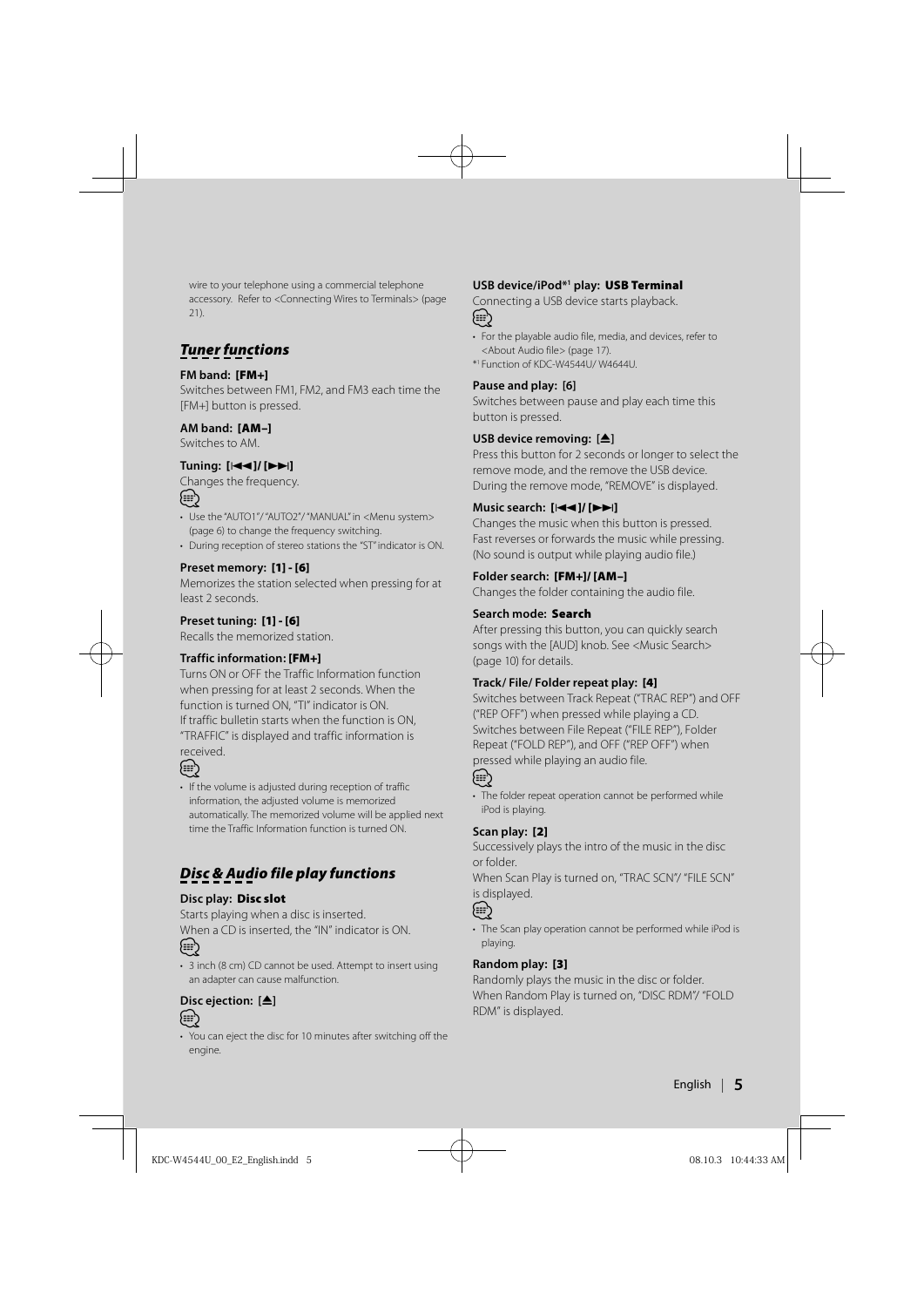# **Menu System**

Set up the following functions.

| <b>Item</b>                                         | <b>Setting</b>                                  | <b>Entry</b> | <b>Setting overview</b>                                                                                                                   | <b>Condition Page</b>  |    |
|-----------------------------------------------------|-------------------------------------------------|--------------|-------------------------------------------------------------------------------------------------------------------------------------------|------------------------|----|
| "CODE SET"/<br>"CODE CLR"                           |                                                 |              | 1 sec. Sets/Resets security code.                                                                                                         | <b>SB</b>              | 14 |
| "SKIP"*1                                            | " $0.5\%$ "*/"1%"/<br>"5%"/"10%"                |              | Sets the ratio of skip performed with <music for="" ipod="" search="">.</music>                                                           | <b>iPod</b>            | 10 |
| "SYNC"                                              | "OFF"/"ON"*                                     |              | Synchronizing the RDS station time data and this unit's clock.                                                                            | $_{\rm SB}$            |    |
| $^{\prime\prime}$ DIM $^{\prime\prime}$             | "OFF"*/"ON"                                     |              | Adjusts the brightness of the display according to the surrounding<br>illumination.                                                       |                        |    |
| " $ICON"$                                           | "OFF"/"ON1"/<br>$^{\prime\prime}$ ON2"*         |              | Sets the Graphics mode of the display.                                                                                                    | (SB                    | 18 |
| "SWPRE"                                             | "R"*/"SW"                                       |              | Sets the preout output.                                                                                                                   | $_{\rm SB}$            | 18 |
| "SPRM"                                              | "OFF"/"ON"*                                     |              | Turns ON/OFF the Supreme function.                                                                                                        | AF                     | 18 |
| "NEWS"                                              | "OFF"*/"00" - "90"                              |              | Turns ON/OFF the News Bulletin Automatic Reception function and<br>sets the news bulletin interrupt disabled time.                        | (SB                    | 18 |
| " $LO.S$ "                                          | "OFF"*/"ON"                                     |              | Only stations whose reception is good are searched in auto seek<br>tuning.                                                                | <b>FM</b>              |    |
| "MANUAL"                                            | "AUTO1"/"AUTO2"/ "AUTO1"*/"AUTO2"/<br>"MANUAL"  |              | Selects the tuning mode of the radio.                                                                                                     | Tuner                  | 18 |
| "A-MEMORY"                                          |                                                 | $2$ sec.     | Memorizes six stations with good reception automatically.                                                                                 | T <sub>uner</sub>      | 13 |
| "AF"                                                | "OFF"/"ON"*                                     |              | When station reception is poor, automatically switches to the station<br>that is broadcasting the same program over the same RDS network. | ( SB                   | 18 |
| $"$ REG"                                            | "OFF"/"ON"*                                     |              | Sets whether to switch to the station only in the specific region using<br>the "AF" control.                                              | <u>डि </u>             |    |
| "ATPS"                                              | "OFF"/"ON"*                                     |              | When traffic information station reception is poor, automatically<br>searches for a station that can be received better.                  | ொ                      |    |
| "MONO"                                              | "OFF"*/"ON"                                     |              | You can reduce the noise when stereo broadcasts are received as<br>monaural.                                                              | FM                     |    |
| "NAME SET"                                          |                                                 |              | 1 sec. Sets the display when switched to AUX source.                                                                                      | AUX                    | 8  |
| "RUS"*2                                             | "OFF"/"ON"*                                     |              | Selects Russian as the display language.                                                                                                  | SB                     | 19 |
| " $\left \left \int_{a}^{b} f(x) \right  \right $ " | "AUTO"/"MANU"*                                  |              | When set to "Auto", scrolls the screen once with the change of the<br>displayed text.                                                     |                        |    |
| "AUX"                                               | "OFF"/"ON1"*/<br>$^{\prime\prime}$ ON2"         |              | Sets whether to display AUX during source selection.                                                                                      | SB                     | 19 |
| $^{\prime\prime}$ OFF $^{\prime\prime}$             | $^{\prime\prime}$ -----"/"20M"*/<br>"40M"/"60M" |              | Turns off the power when the preset time has lapsed in the Standby<br>mode.                                                               | $\overline{\text{SB}}$ | 19 |
| "CD READ"                                           | $"1"*/"2"$                                      |              | Sets the CD read mode.                                                                                                                    | <b>SB</b>              | 19 |
| "DEMO"                                              | "OFF"/"ON"*                                     | 2 sec.       | Specifies whether to enable demonstration.                                                                                                |                        | 15 |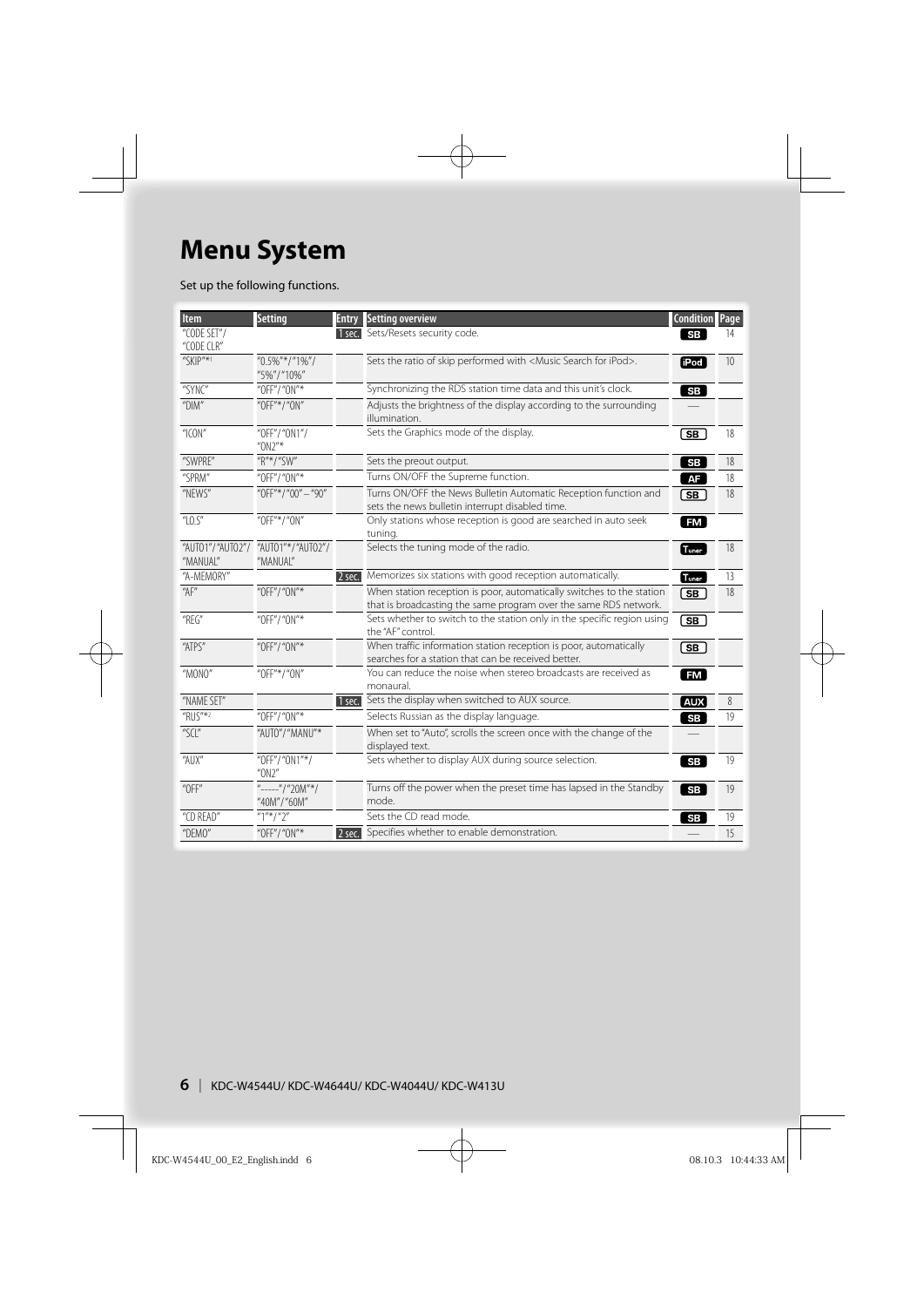\*Factory setting \*1 Function of KDC-W4544U/ W4644U

\*2 Function of Russian sales model.

Displayed item is depending on currently selected source or mode. The mark in Condition column

shows the condition to which the item is displayed.

- **SB**: Can be set in other than standby state.
- SB : Can be set in standby state.

**AF** : Can be set while Audio file source of CD/USB (excluding iPod).

- fPod : Can be set only during playback of the iPod source. (USB source used when the iPod is connected)
- **Transpl**: Can be set during Tuner source.
- **EM** : Can be set during FM reception.
- : Can be set while accessing AUX source.
	- : Can be set during all sources.
- **⊕**
- Refer to the respective page for information on how to set the items with reference page number.
- Only the items available to the current source are displayed.

#### **1 Enter menu mode**

**Press the Search button for at least 1 second.** "MENU" is displayed.

- **2 Select the menu item Press the [FM+] or [AM–] button.**
- **3 Set the menu item Press the [**4**] or [**¢**] button.**

#### **4 Exit menu mode**

**Press the Search button.**

# **Clock/ Display Settings**

#### **Manual Clock Adjustment**

- **1 Select the Clock display Press the [DISP] button.**
- **2 Enter Clock adjustment mode Press the [DISP] button for at least 1 second.** The clock display blinks.

**3 Adjusting Clock**

| <b>Operation type</b> | <b>Operation</b>                    |
|-----------------------|-------------------------------------|
| Adjust the hours      | Press the [FM+] or [AM-] button.    |
| Adjust the minutes    | Press the [IIII] or [IIIII] button. |

#### **4 Exit Clock adjustment mode Press the [DISP] button.**

#### (∰

• You can do this adjustment when "SYNC" in <Menu system> (page 6) is set to "OFF".

#### **Text Display Selection**

Changes displayed information on each source following;

#### **In Tuner source**

| <b>Information</b>        | <b>Display</b>    |
|---------------------------|-------------------|
| Program Service name (FM) | "FRFO/PS"         |
| Radio text (FM)           | "R-TFXT"          |
| Frequency (MW, LW)        | "FRFO"            |
| Clock                     | $''$ $C1$ $OCK''$ |

#### **In CD & External disc source**

| <b>Information</b>       | <b>Display</b>    |
|--------------------------|-------------------|
| Disc title               | $n$ D-TITI F $n$  |
| Track title              | $T-TITIF''$       |
| Play time & Track number | "P-TIMF"          |
| Clock                    | $''$ $C1$ $OCK''$ |

#### **In Audio file source**

| <b>Information</b>        | <b>Display</b> |
|---------------------------|----------------|
| Music title & Artist name | "TITI $F$ "    |
| Album name & Artist name  | "AI BUM"       |
| Folder name               | "FOI DFR"      |
| File name                 | "FII $F$ "     |
| Play time & Music number  | "P-TIMF"       |
| Clock                     | " $C10CK$ "    |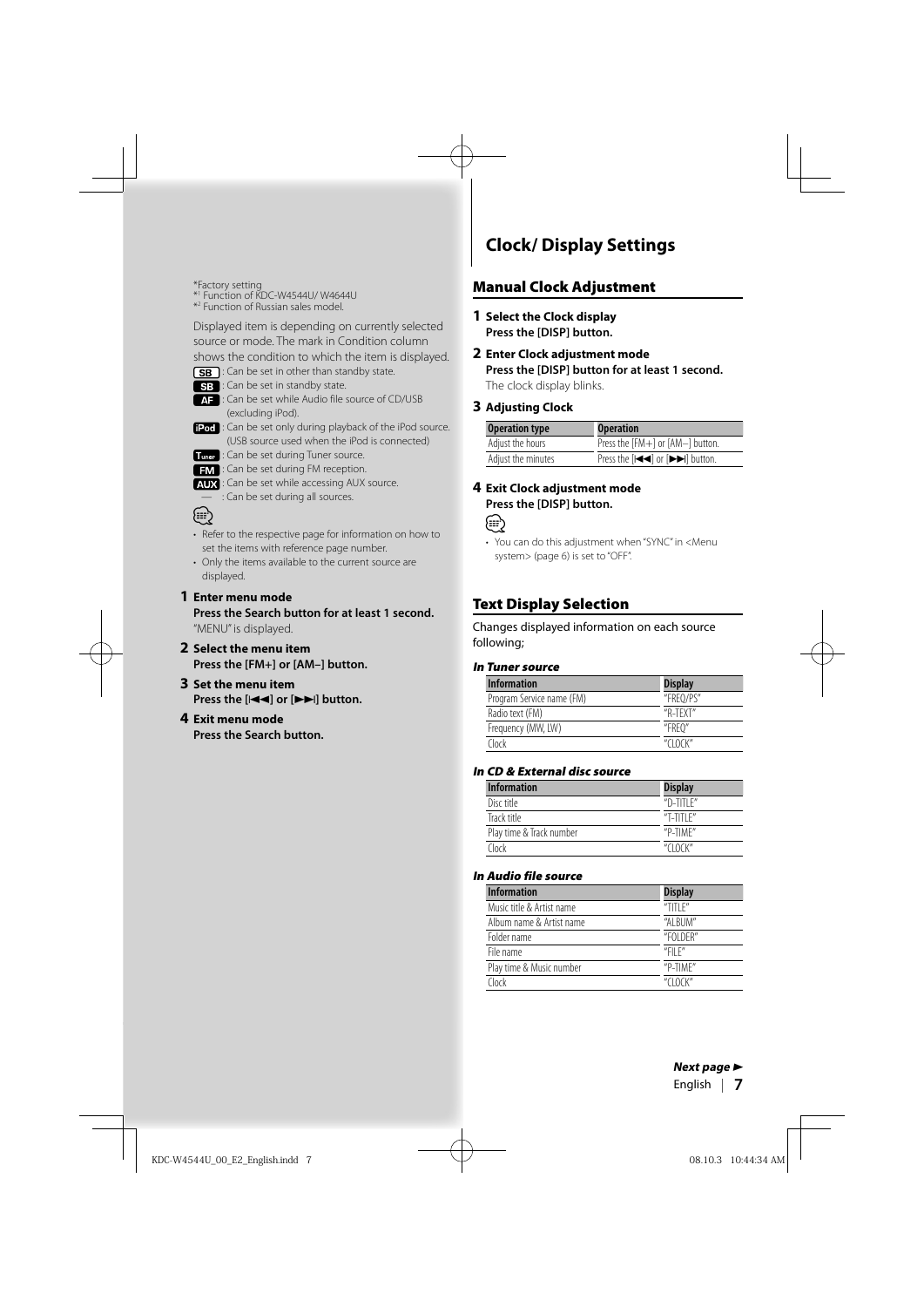# **Clock/ Display Settings**

#### **In Standby/ Auxiliary input source**

| <b>Information</b> | <b>Display</b> |
|--------------------|----------------|
| Source name        | "SRC NAMF"     |
| "lnrk              | $''$ $C10K''$  |

#### **Select the text Press the [DISP] button.**



- When you select the clock display, the display setting of each source will be changed to the clock display.
- If the selected display item does not have any information, alternative information is displayed.
- When selecting "Folder Name" while playing with iPod, names will be displayed depending on currently selected browsing items.
- If the iPod Control by Hand Mode is set to on while playing the iPod, "iPodMODE" is displayed.
- If all characters cannot be displayed while playing with iPod, the file number in the list is displayed.

| <b>Information</b> | <b>Display</b>     |
|--------------------|--------------------|
| Music title        | "TITI $F$ ***"     |
| Folder name        | "FI $\bigcap$ ***" |
| File name          | "FII $F$ ***"      |

#### **Auxiliary Input Display Setting**

Selecting the display when changing to Auxiliary input source.

**1 Select Auxiliary input source Press the [SRC] button.**

Select the "AUX" display.

**2 Enter Menu mode**

**Press the Search button for at least 1 second.** "MENU" is displayed.

- **3 Select Auxiliary input display setting mode Press the [FM+] or [AM–] button.** Select the "NAME SET" display.
- **4 Enter Auxiliary input display setting mode Press the [AUD] knob for at least 1 second.** The presently selected Auxiliary input display is

displayed.

- **5 Select the Auxiliary input display Press the [**4**] or [**¢**] button.** "AUX"/ "DVD"/ "PORTABLE"/ "GAME"/ "VIDEO"/ "TV"
- **6 Exit Auxiliary input display setting mode Press the Search button.**



- When operation stops for 10 seconds, the name at that time is registered, and the Auxiliary input display setting mode closes.
- The Auxiliary input display can be set only when the built-in auxiliary input or the auxiliary input of optional KCA-S220A is used. On the KCA-S220A, "AUX EXT" is displayed by default.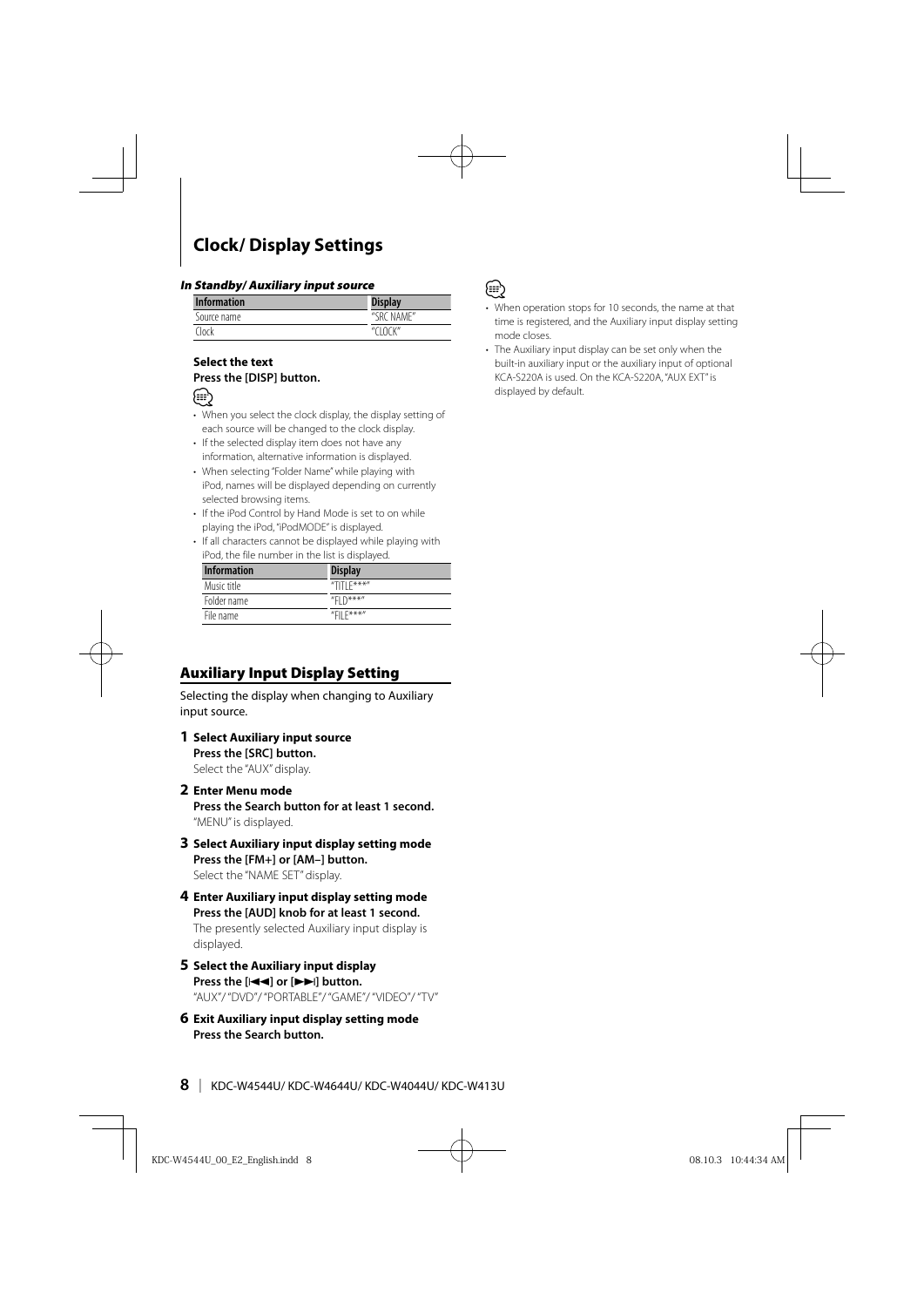# **Audio Adjustments**

#### **Audio Control**

#### You can adjust following Audio Control items;

| <b>Adjustment Item</b> | <b>Display</b>                                | Range                      |
|------------------------|-----------------------------------------------|----------------------------|
| Subwoofer level        | "SWI"                                         | $-15 - +15$                |
| <b>Bass Boost</b>      | "B.BOOST"/"B.B"                               | "1"/"2"/"0FF" (The         |
|                        |                                               | indicator turns on         |
|                        |                                               | according to the setting.) |
| System Q               | "NATURAL"/"ROCK"/                             | Natural/Rock/Pops/Easy/    |
|                        | "POPS"/"EASY"/                                | Top 40/Jazz/Game/User      |
|                        | "TOP40"/"JAZZ"/                               | setting                    |
|                        | "GAME"/"USER"                                 |                            |
| Bass level*            | "BASI"                                        | $-8 - +8$                  |
| Middle level*          | "MID $\mathsf{I}$ "                           | $-8 - +8$                  |
| Treble level*          | "TRF $\mid$ "                                 | $-8 - +8$                  |
| Balance                | "BAI"                                         | Left 15 - Right 15         |
| Fader                  | "FAD"                                         | Rear 15 - Front 15         |
|                        | Exit Audio Control mode (Volume control mode) |                            |

\* Source tone memory: Puts the set up value in the memory per source.

# י⊞}

- "USER": This appears when Bass level, Middle level, and Treble level are adjusted. When "USER" is selected, these levels are recalled.
- **1 Select the source to adjust Press the [SRC] button.**
- **2 Enter Audio Control mode Press the [AUD] knob.**
- **3 Select the Audio item to adjust Press the [AUD] knob.**
- **4 Adjust the Audio item Turn the [AUD] knob.**
- **5 Exit Audio Control mode Press any button.**

Press a button other than the [AUD] knob.

#### **Audio Setup**

You can set Sound system, such as follows;

| <b>Adjustment Item</b> | <b>Display</b> | Range                              |
|------------------------|----------------|------------------------------------|
| Low Pass Filter        | "I $PF"$       | 80/120/160/Through(OFF) Hz         |
| Volume offset          | $''V$ -OFF"    | $-8$ — $\pm 0$ (AUX: $-8$ — $+8$ ) |

#### ∕≕

• Volume offset: Sets each source's volume as a difference from the basic volume.

- **1 Select the source to adjust Press the [SRC] button.**
- **2 Enter Audio Setup mode Press the [AUD] knob for at least 1 second.**
- **3 Select the Audio Setup item to adjust Press the [AUD] knob.**
- **4 Adjust the Audio setup item Turn the [AUD] knob.**
- **5 Exit Audio Setup mode Press the [AUD] knob for at least 1 second.**

#### **Speaker Setting**

Fine-tuning so that the System Q value is optimal when setting the speaker type as follows;

| Speaker type            | <b>Display</b> |
|-------------------------|----------------|
| 0FF                     | "SP OFF"       |
| For 5 & 4 in. speaker   | "SP $5/4$ "    |
| For 6 & 6x9 in. speaker | "SP $6*9/6$ "  |
| For the OEM speaker     | "SP OFM"       |

**1 Enter Standby**

**Press the [SRC] button.** Select the "STANDBY" display.

- **2 Enter Speaker Setting mode Press the [AUD] knob.**
- **3 Select the Speaker type Turn the [AUD] knob.**
- **4 Exit Speaker Setting mode Press the [AUD] knob.**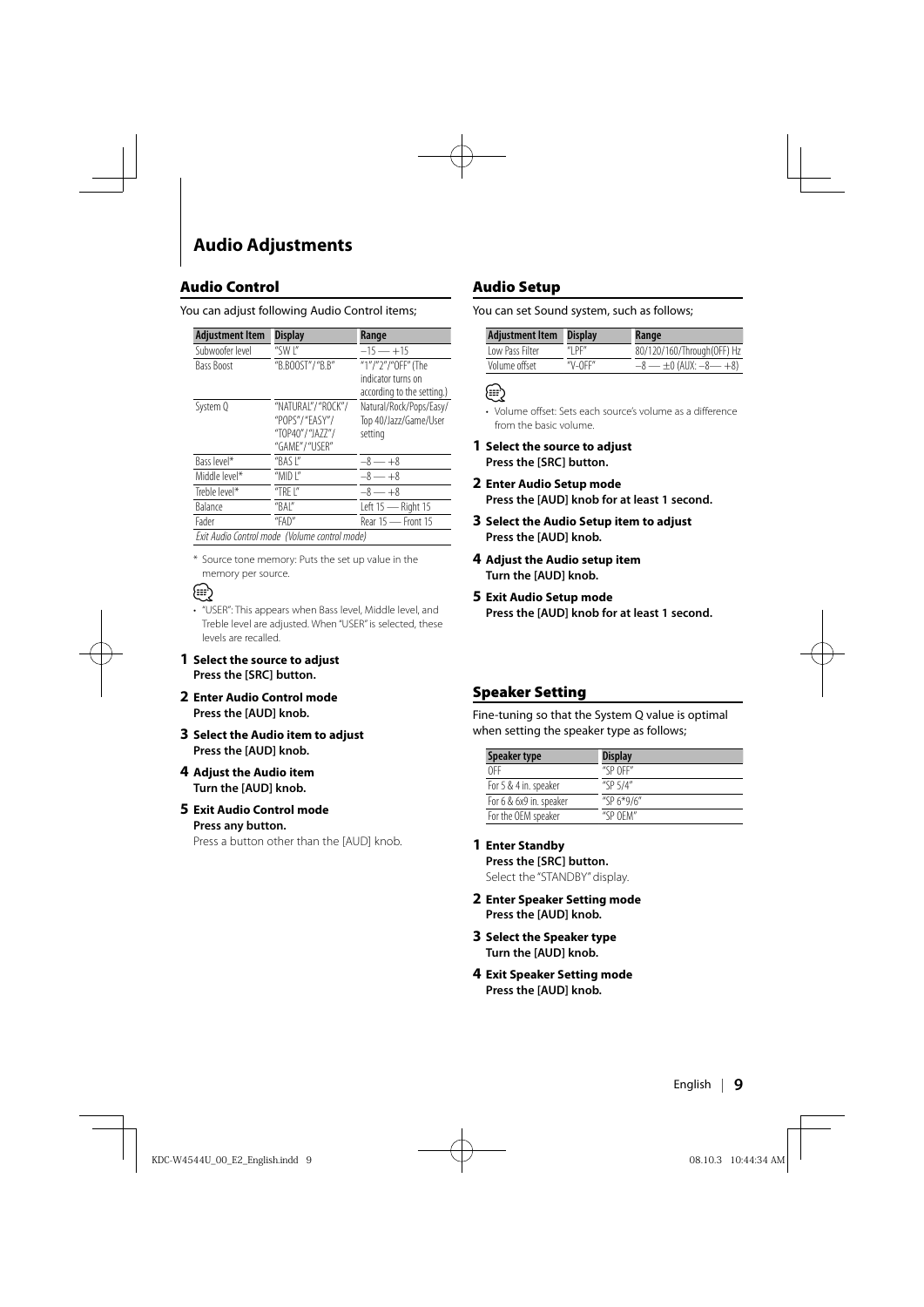# **Music disc/Audio file Operation**

Function of Audio file/ Internal CD source

#### **Music Search**

Selecting the music you want to listen to from the device or media being played now.

#### **1 Enter Music Search mode**

**Press the Search button.**

"SEARCH" is displayed. Displays the current Audio file name.

#### **2 Search for music**

#### **Audio file**

| <b>Operation type</b>     | <b>Operation</b>                             |
|---------------------------|----------------------------------------------|
| Movement between          | Turn the [AUD] knob, or press the [FM+]/     |
| folders/files             | [AM-] button.                                |
| Selection of folder/flie  | Press the [AUD] knob or [▶▶] button.         |
| Return to previous folder | Press the [IIII] button.                     |
| Return to root folder     | Press the [IIIIIIIIII] button for at least 1 |
|                           | second.                                      |

 (ON) : Indicates that a folder exists above the currently selected folder.

 (OFF) : Indicates that no folder exists above the currently selected folder.

- $\blacksquare$  (ON) : Indicates that a folder exists under the currently selected folder.
- $\Box$  (OFF) : Indicates that the currently displayed folder is not followed by a folder or file.

 $\blacksquare$  (Blinking) : Indicates that your selection is a file.

#### **Internal CD source**

| <b>Operation type</b>    | <b>Operation</b>                                                 |  |
|--------------------------|------------------------------------------------------------------|--|
| Movement between track   | Turn the $[AUD]$ knob, or press the $[FM+]/$                     |  |
|                          | [AM-] button.                                                    |  |
| Selection of folder/flie | Press the [AUD] knob.                                            |  |
| Return to first track    | Press the [I <i 1<="" at="" button="" for="" least="" td=""></i> |  |
|                          | second.                                                          |  |

#### **Cancelling the Music Search mode Press the Search button.**



• Music Search cannot be performed during Random play or scan play.

Function of KDC-W4544U/ W4644U Function of iPod

#### **Music Search for iPod**

Search for the song (in iPod) you want to play.

#### **1 Enter Music Search mode Press the Search button.**

"SEARCH" is displayed.

#### **2 Search for music**

| <b>Operation type</b>      | <b>Operation</b>                                              |
|----------------------------|---------------------------------------------------------------|
| Movement between items     | Turn the [AUD] knob.                                          |
| Skip Search * <sup>1</sup> | Press the [I <i<i [i="" button.<="" iii="" or="" td=""></i<i> |
| Selection of item          | Press the [AUD] knob.                                         |
| Return to previous item    | Press the [FM+] button.                                       |
| Return to Top menu         | Press the [FM+] button for at least 1<br>second.              |
| Search by initial          | Press the Search button for at least 1<br>second.             |

The position of the currently displayed item is indicated by the icon bar in eight steps.  $\begin{picture}(150,10) \put(0,0){\vector(1,0){10}} \put(15,0){\vector(1,0){10}} \put(15,0){\vector(1,0){10}} \put(15,0){\vector(1,0){10}} \put(15,0){\vector(1,0){10}} \put(15,0){\vector(1,0){10}} \put(15,0){\vector(1,0){10}} \put(15,0){\vector(1,0){10}} \put(15,0){\vector(1,0){10}} \put(15,0){\vector(1,0){10}} \put(15,0){\vector(1,0){10}} \put(15,0){\vector($ 

**Cancelling the Music Search mode Press the Search button.**

#### **Searching for Music by Initial**

You can select an alphabetic character from the list in the browse item (artist, album, etc.) selected now.

#### **1 Enter alphabet search mode Press the Search button for at least 1 second.**

"A B C …" is displayed.

• If you can not search for a song by an alphabetic character in the browse item selected now, the data on the screen does not change.

#### **2 Select the initial to be searched for**

| <b>Operation type</b>                  | <b>Operation</b>                                                 |
|----------------------------------------|------------------------------------------------------------------|
| Move to the next character             | Turn the [AUD] knob, or press the                                |
|                                        | [ $\left \left \left \left \right \right \right \right $ button. |
| Move to the next row.                  | Press the [FM+] or [AM-] button.                                 |
| Cancelling the alphabet<br>search mode | Press the Search button                                          |

#### **3 Determine the selected initial Press the [AUD] knob.**

Start search. When search is completed, the music search mode is selected again at the selected character position.



• \*1 Skip Search: The number of songs to be skipped is determined by the ratio of the total number of songs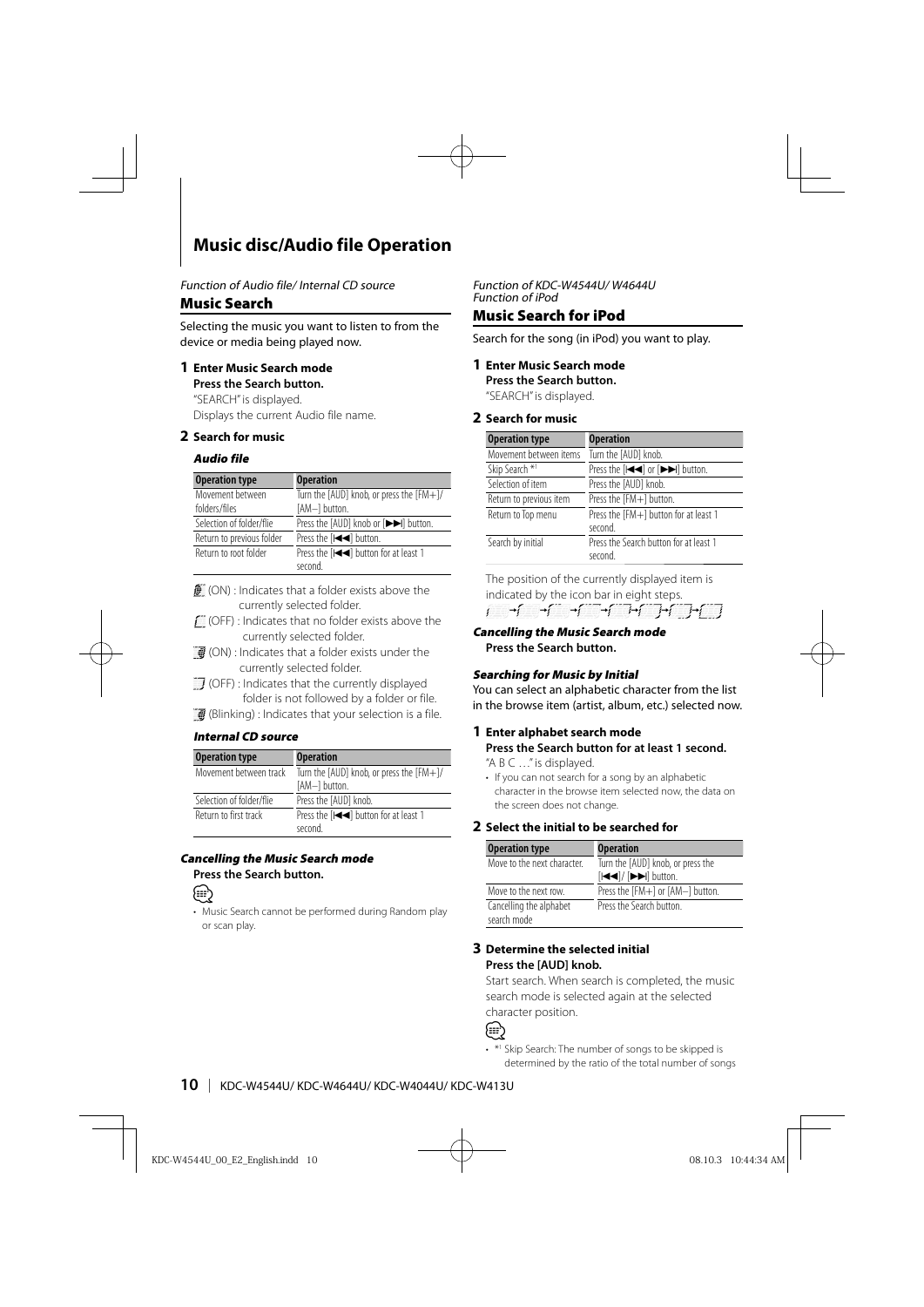in the list which is selected now. Set the ratio with "SKIP" in <Menu System> (page 6). Keep pressing this button for 3 seconds or longer skips songs at 10% irrespective of the setting.

- The time of search by alphabet may become long depending on the number of songs in iPod or the folder structure.
- When selecting an initial in the alphabet search mode, entering "\*" searches symbols and entering "1" searches digits.
- If the first character string begins with an article "a", "an", or "the" in the alphabet search mode, it is searched for in defiance of the article.
- Characters that are included in a song name but cannot be displayed are left blank. If no character included in a song name cannot be displayed, the browse item name and digits are displayed.

| <b>Items</b>             | <b>Display</b> | <b>Items</b> | <b>Display</b> |
|--------------------------|----------------|--------------|----------------|
| Playlists                | "PI IST***"    | Podcast      | "PDCT***"      |
| <b>Artists</b>           | " $APT***$ "   | Genre        | " $GEN***$ "   |
| Albums                   | "AI $R***$ "   | Composer     | " $COM***"$    |
| Music title or file name | "PRGM***"      |              |                |

Function of KDC-W4544U/ W4644U Function of iPod

#### **All Random**

All songs in iPod are played at random.

#### **Press the [3] button for at least 3 seconds.**

Pressing the button toggles the setting between All random play on ("ALL RDM") and off ("RDM OFF").



- The time required to turn on the all random function may become longer depending on the number of songs in iPod or the folder structure.
- Turning on the all random function changes the iPod browse item to "songs". This browse item will not change even if the all random function is turned off.
- If the browse item is changed to search for music while the all random function is on, the all random function is turned off and the songs in the browse item are played at random.

#### Function of KDC-W4544U/ W4644U Function of iPod

#### **iPod Control by Hand Mode**

Allows you to operate iPod with the control on the iPod.

#### **Press the [1] button.**

Pressing the button toggles the setting between iPod control by hand mode on ("HANDS ON") and off ("MODE OFF").

### {≡}

- In the iPod Control by hand mode, iPod cannot be operated using this unit.
- This mode is not compatible with music information display. The display will show "iPodMODE".
- The following iPods cannot be controlled using this unit. iPod nano (1st generation), and iPod with video.
- iPod can be operated when it conforms to the iPod control function.

#### Accessory of KDC-W4644U Function of remote control

#### **Direct Music Search**

Searchs the music by entering the track number.

#### **1 Enter the music number Press the number buttons on the remote control.**

#### **2 Search the music Press the [**4**] or [**¢**] button.**

#### **Cancelling Direct Music Search Press the [▶II] button.**



• Direct Music Search cannot be performed during playing of iPod, Random play, or scan play.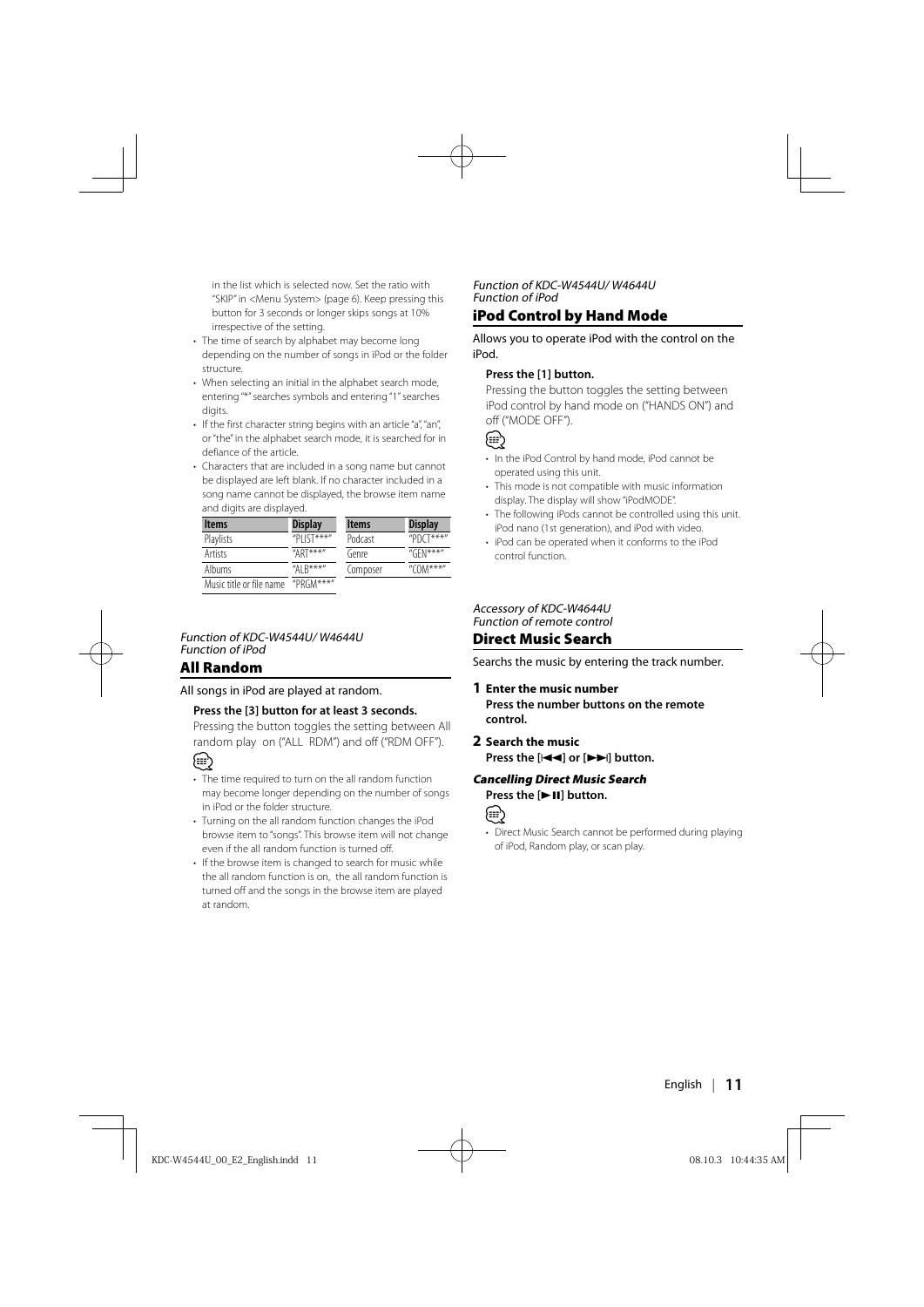# **Music disc/Audio file Operation**

Accessory of KDC-W4644U Function of KDC-W4544U/ W4644U Function of disc changers with remote control

#### **Direct Disc Search**

Searchs the disc by entering the disc number.

#### **1 Enter the disc number**

**Press the number buttons on the remote control.**

**2 Search the disc Press the [FM+] or [AM–] button.**

#### **Cancelling Direct Disc Search**

#### **Press the [▶II] button.**



- Direct Disc Search cannot be performed during playing of Random play or scan play.
- Input "0" to select disc 10.

#### Function of KDC-W4544U/ W4644U **Basic Operation of Disc Changer (Optional)**

#### **Selecting CD changer source**

**Press the [SRC] button.** Select the "CD CH" display.

#### **Music search**

**Press the [** $\leftarrow$ ] or  $\leftarrow$  $\rightarrow$ ] button.

#### **Disc Search**

**Press the [FM+] or [AM–] button.**

#### **Playing the Current Song or Disc Repeatedly (Repeat play)**

#### **Press the [4] button.**

Pressing the button repeatedly selects Track Repeat play on ("TRAC REP"), Disc Repeat play on ("DISC REP"), and Repeat play off ("REP OFF") sequentially.

#### **Randomly plays the music in the disc changer (Magazine random play)**

#### **Press the [5] button.**

Pressing the button toggles the setting between Magazine random play on ("MGZN RDM") and off ("RDM OFF").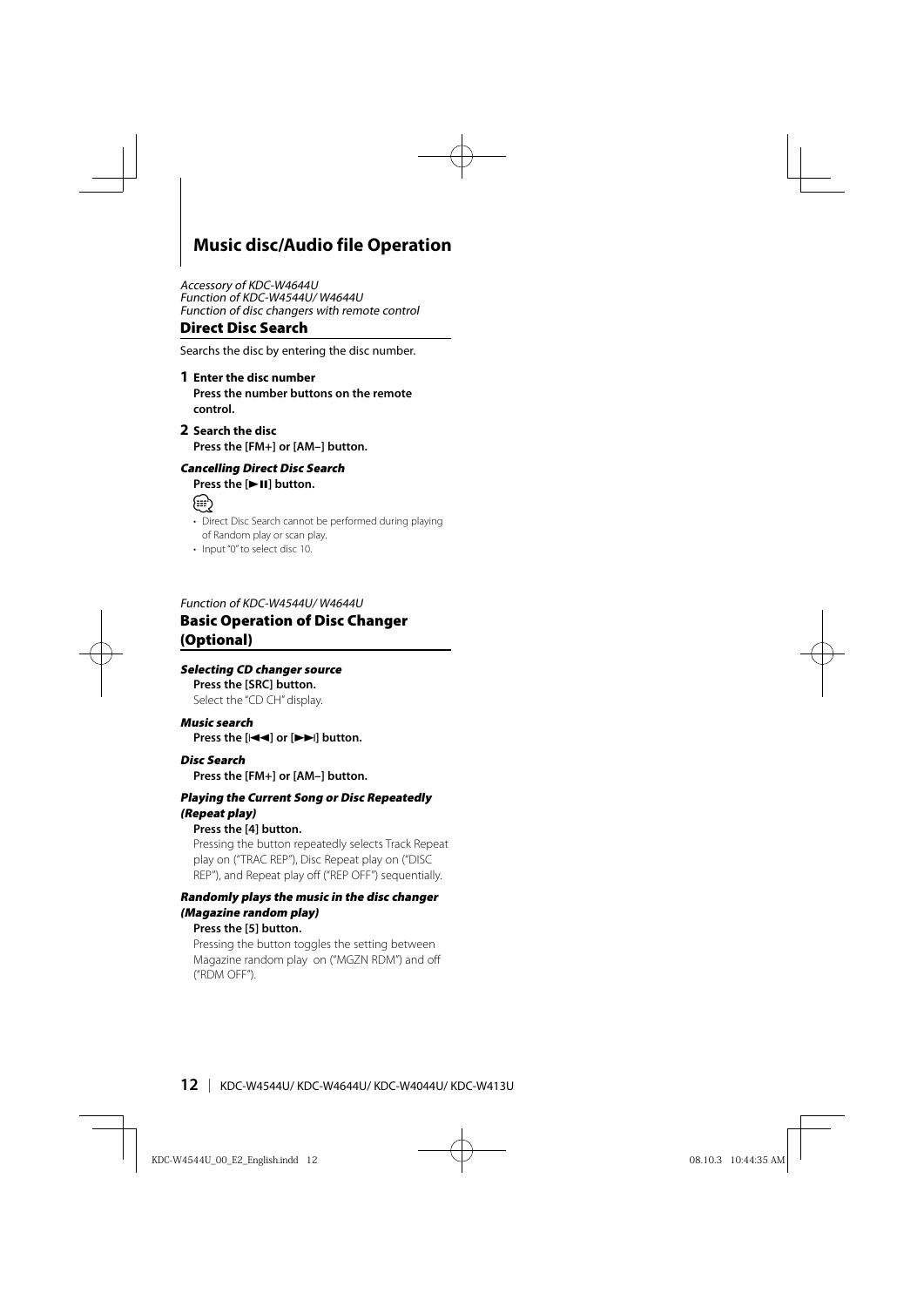# **Tuner Operation**

#### **Auto memory entry**

Putting stations with good reception in the memory automatically.

- **1 Enter Menu mode Press the Search button for at least 1 second.** "MENU" is displayed.
- **2 Select the Auto memory mode Press the [FM+] or [AM–] button.** Select the "A-MEMORY" display.

**3 Open Auto Memory Entry Press the [AUD] knob for at least 2 seconds.** When 6 stations that can be received are put in the memory, auto memory entry closes.

# (া⊟

• When "AF" in <Menu System> (page 6) is ON, only RDS stations are put in the memory.

### **PTY (Program Type)**

Selecting the Program Type below and searching for a station;

| <b>Program Type</b>    | <b>Display</b> | <b>Program Type</b>   | <b>Display</b> |
|------------------------|----------------|-----------------------|----------------|
| Speech                 | "SPEECH"       | Serious Classical     | "CLASSICS"     |
| Music                  | "MUSIC"        | Other Music           | "OTHER M"      |
| <b>News</b>            | "NFWS"         | Weather               | "WEATHER"      |
| <b>Current Affairs</b> | "AFFAIRS"      | Finance               | "FINANCF"      |
| Information            | "INFO"         | Children's programs   | "CHILDREN"     |
| <b>Sport</b>           | "SPORT"        | <b>Social Affairs</b> | "SOCIAL"       |
| Education              | "EDUCATE"      | Religion              | "RELIGION"     |
| Drama                  | "DRAMA"        | Phone In              | "PHONE IN"     |
| Culture                | "CULTURE"      | <b>Travel</b>         | "TRAVFI"       |
| Science                | "SCIFNCF"      | Leisure               | "LEISURE"      |
| Varied                 | "VARIFD"       | Jazz Music            | "JA77"         |
| Pop Music              | "POP M"        | <b>Country Music</b>  | "COUNTRY"      |
| <b>Rock Music</b>      | "ROCK M"       | National Music        | "NATION M"     |
| Easy Listening         | "EASY M"       | Oldies Music          | "OI DIES"      |
| Music                  |                | Folk Music            | "FOI K M"      |
| Light Classical        | "I IGHT $M''$  | Documentary           | "DOCUMENT"     |

• Speech and Music include the Program type shown below.

Music: Black character item.

Speech: White character item.

#### **1 Enter PTY mode**

#### **Press the Search button.**

During PTY mode the "PTY" indicator is ON.

**2 Select the Program Type Press the [FM+] or [AM–] button.** **3 Search for the selected Program Type station Press the [** $\leftarrow$ ] or  $\leftarrow$ **)** button.

#### **4 Exit PTY mode Press the Search button.**

#### ∕**≘**

- This function cannot be used during a traffic bulletin or AM reception
- When the selected Program Type is not found, "NO PTY" is displayed. Select another Program Type.

### **Program Type preset**

Putting the Program Type in the Preset button memory and quick recall.

#### **Presetting the Program Type**

- **1 Select the Program Type to preset** Refer to <PTY (Program Type)> (page 13).
- **2 Preset the Program Type Press the desired [1] — [6] button for at least 2 seconds.**

#### **Recalling the preset Program Type**

- **1 Enter PTY mode** Refer to <PTY (Program Type)> (page 13).
- **2 Recall the Program Type Press the desired [1] — [6] button.**

#### **Changing Language for PTY Function**

Selecting the Program Type display language as follows;

| Language | <b>Display</b> |
|----------|----------------|
| English  | "FNGI ISH"     |
| French   | "FRENCH"       |
| German   | "GFRMAN"       |

#### **1 Enter PTY mode**

Refer to <PTY (Program Type)> (page 13).

- **2 Enter Changing Language mode Press the [DISP] button.**
- **3 Select the language Press the [FM+] or [AM–] button.**
- **4 Exit Changing Language mode Press the [DISP] button.**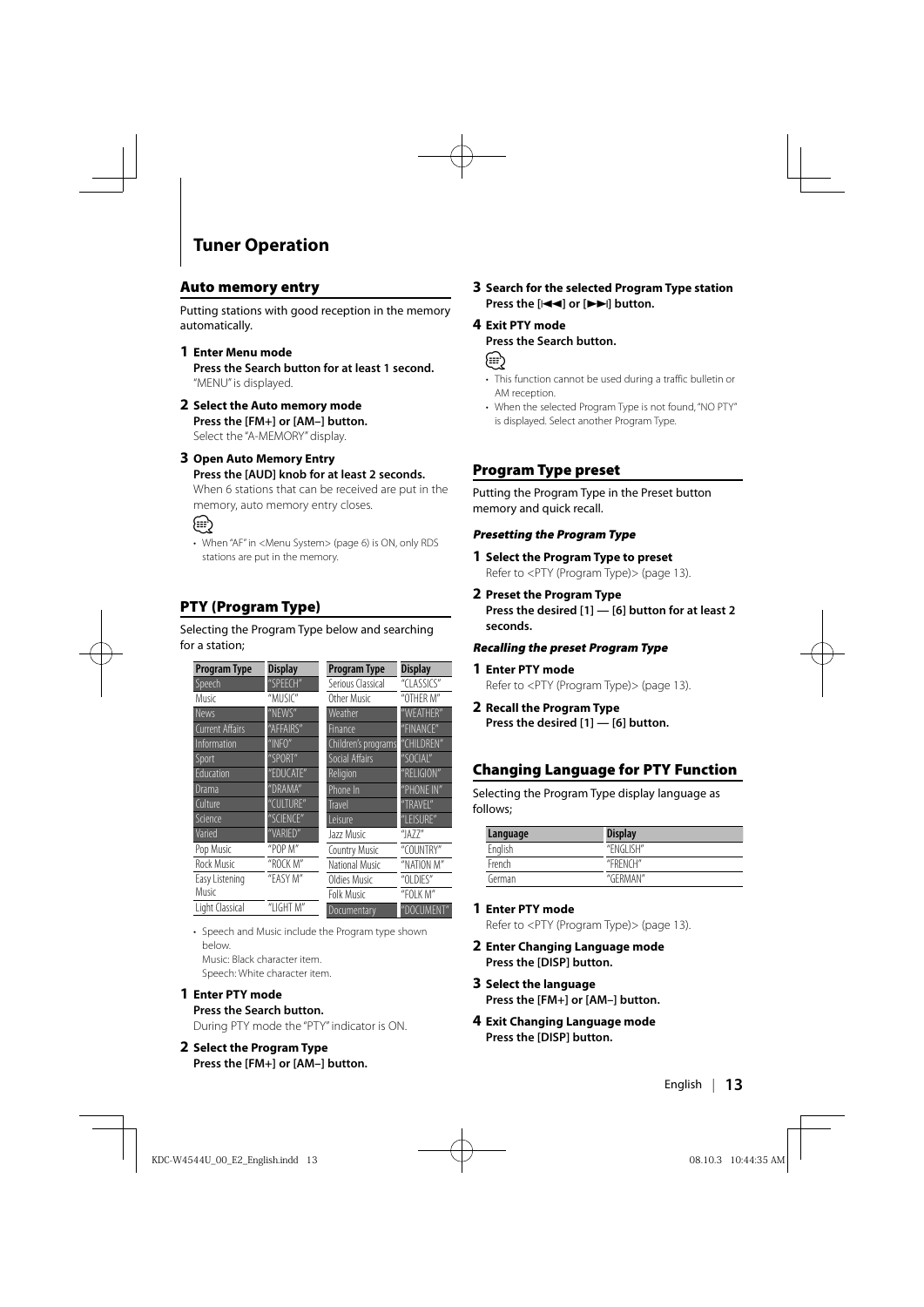# **Other Functions**

### **Activating Security Code**

When Security Code is set, possibility of theft is reduced because input of Security Code is prompted to turn on the unit once it is turned off.



- You can set the Security Code with a 4 digit number of your choice.
- The Security Code cannot be displayed or referenced. Make a note of the Security Code and treasure it up.

#### **1 Select Standby**

#### **Press the [SRC] button.**

Select the "STANDBY" display.

**2 Enter Menu mode**

**Press the Search button for at least 1 second.** "MENU" is displayed.

**3 Select Security Code mode Press the [FM+] or [AM–] button.** Select the "CODE SET" display.

#### **4 Enter Security Code mode Press the [AUD] knob for at least 1 second.** When "ENTER" is displayed, "CODE" is also displayed.

#### **5 Enter Security Code**

| <b>Operation type</b>               | <b>Operation</b>                     |
|-------------------------------------|--------------------------------------|
| Select the digits to enter          | Press the [IIII] or [IIIIII] button. |
| Select the Security Code<br>numbers | Press the [FM+] or [AM-] button.     |

#### **6 Confirm the Security Code**

**Press the [AUD] knob for at least 3 seconds.** When "RE-ENTER" is displayed, "CODE" is also displayed.

#### **7 Do the step 5 through 6 operation, and reenter the Security Code.**

"APPROVED" is displayed.

The Security Code function activates.

# {≡}

- If you enter the wrong Code in steps 5 through 6, repeat from step 5.
- When the Security Code function is activated, "CODE SET" changes to "CODE CLR".
- To deactivate the Security Code function, see the next section <Deactivating Security Code>.

# **8 Exit Security Code mode**

#### **Press the Search button.**

#### **Entering Security Code**

The Security Code is required to use the audio unit when the unit is first used after removed from the battery power source or the Reset button is pressed.

- **1 Turn the power ON.**
- **2 Do the step 5 through 6 operation, and enter the Security Code.**

"APPROVED" is displayed. Now, you can use the unit.

#### **Deactivating Security Code**

To deactivate the Security Code function.

#### **1 Select Standby**

**Press the [SRC] button.** Select the "STANDBY" display.

## **2 Enter Menu mode**

**Press the Search button for at least 1 second.** "MENU" is displayed.

#### **3 Select Security Code mode**

**Press the [FM+] or [AM–] button.** Select the "CODE CLR" display.

#### **4 Enter Security Code mode**

**Press the [AUD] knob for at least 1 second.** When "ENTER" is displayed, "CODE CLR" is also displayed.

#### **5 Enter Security Code**

| <b>Operation type</b>               | <b>Operation</b>                    |
|-------------------------------------|-------------------------------------|
| Select the digits to enter          | Press the [IIII] or [IIIII] button. |
| Select the Security Code<br>numbers | Press the [FM+] or [AM-] button.    |

#### **6 Press the [AUD] knob for at least 3 seconds.**

"CLEAR" is displayed. The Security Code function deactivates.

#### **7 Exit Security Code mode Press the Search button.**



• If a wrong security code is entered, "ERROR" is displayed. Enter a correct security code.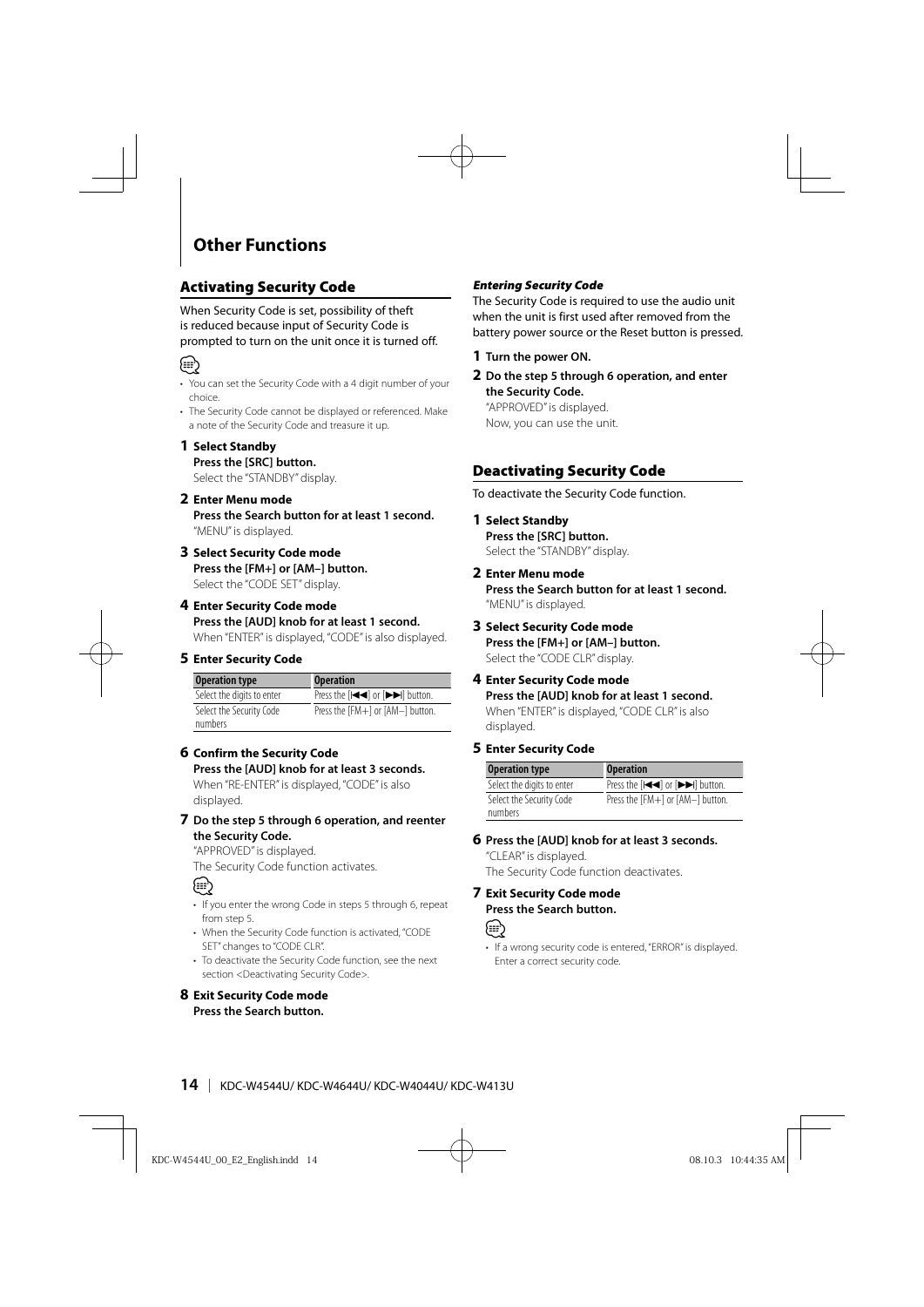#### **Demonstration mode setting**

Setting the demonstration mode as follows;

| <b>Display</b> | <b>Setting</b>                         |
|----------------|----------------------------------------|
| "DEMO ON"      | The Demonstration mode function is ON. |
| "DEMO OFF"     | Exit Demonstration mode (Normal mode). |

#### **1 Enter Menu mode**

**Press the Search button for at least 1 second.** "MENU" is displayed.

- **2 Select Demonstration mode Press the [FM+] or [AM–] button.** Select the "DEMO" display.
- **3 Set the Demonstration mode Press the [AUD] knob for at least 2 seconds.**
- **4 Exit Demonstration mode Press the Search button.**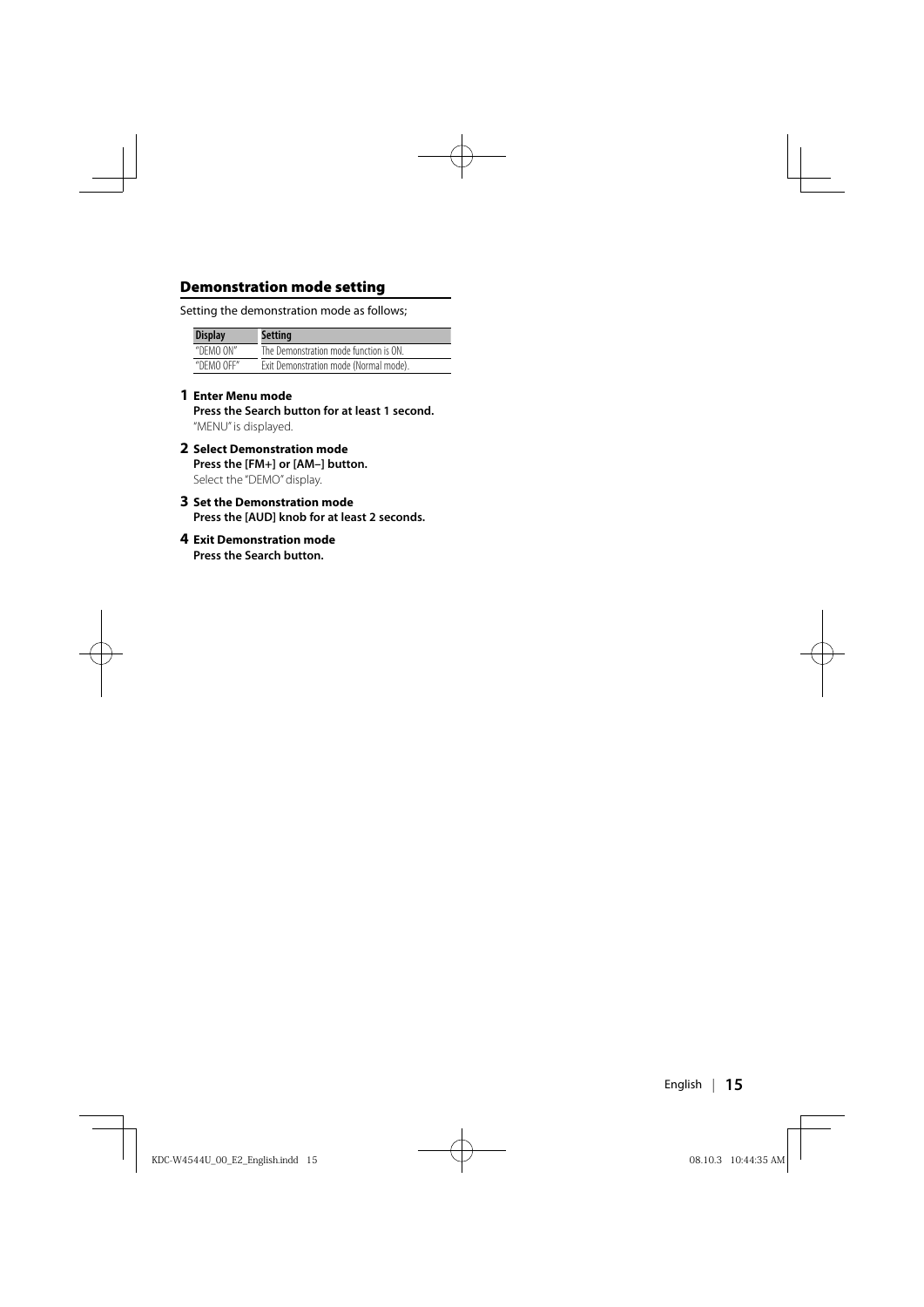### **Basic Operations of remote control** Accessory of KDC-W4644U



### **General control**

#### **Volume control: [VOL]**

#### **Source select: [SRC]**

#### **Volume reduce: [ATT]**

When the button is pressed again, the volume returns to the previous level.

#### **In Audio control**

#### **Audio item select: [AUD]**

#### **Adjust the Audio item: [VOL]**



• Refer to <Audio Control> (page 9) for the operation method, such as the procedures for Audio control and others operations.

#### **In Tuner source**

**Band select: [FM+]/[AM–] Station select: [**4**]/[**¢**]**

**Recall preset stations: [1] — [6]**

#### **In CD/USB source**

**Music select: [**4**]/[**¢**] Folder/Disc select: [FM+]/[AM–] Pause/Play: [▶ 11]** 



# About  $\left[\frac{1}{2}\right]$

This button is used when Bluetooth HANDS FREE BOX is connected. For more information, refer to the instruction manual of Bluetooth HANDS FREE BOX.



• Do not set the remote control in hot places such as on the dashboard.

#### **Loading and Replacing battery**

Use two "AA"/ "R6"-size batteries. Slide the cover while pressing downwards to remove it as illustrated.

Insert the batteries with the  $+$  and  $-$  poles aligned properly, following the illustration inside the case.

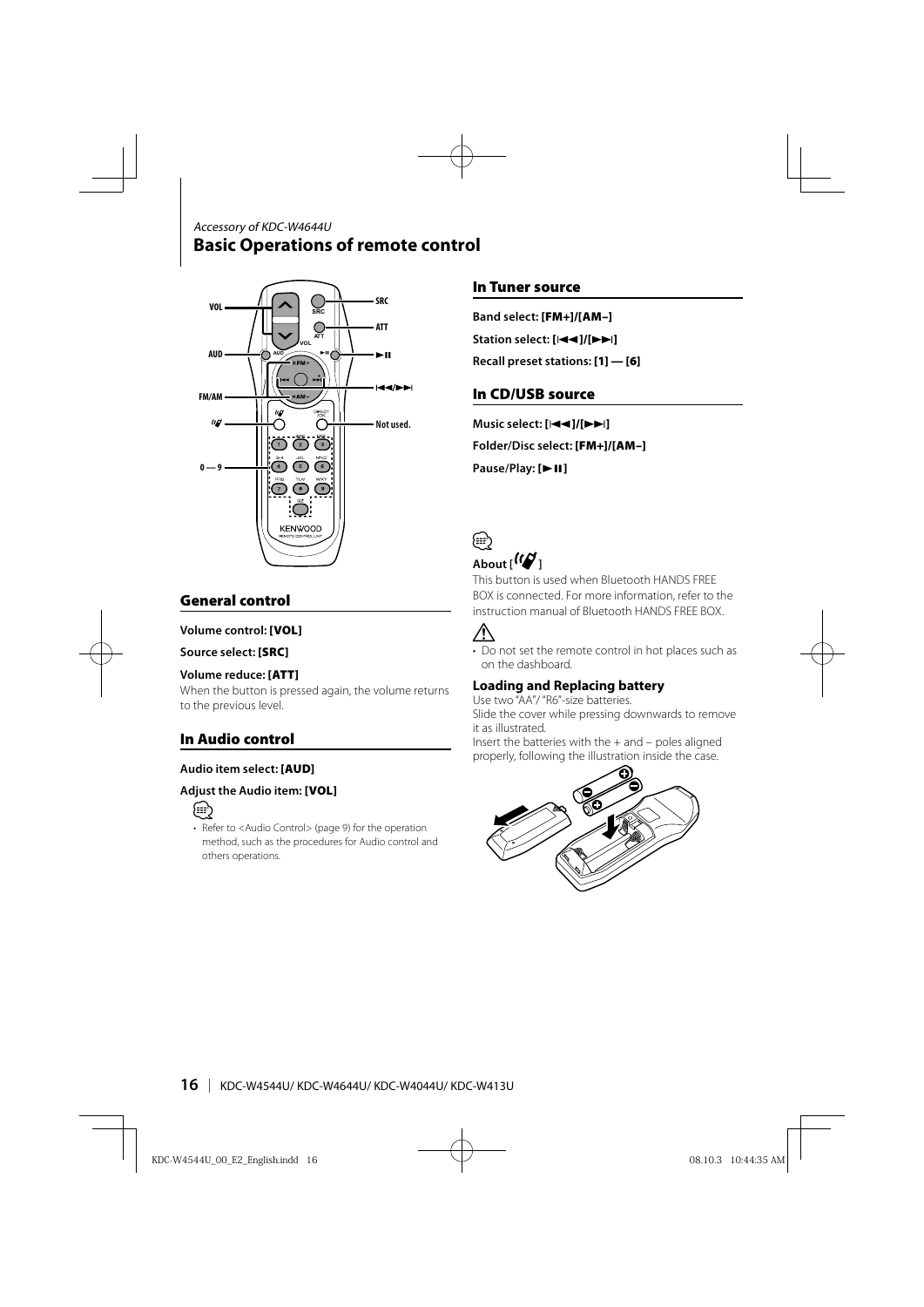# **Appendix**

#### **About Audio file**

- **Playable Audio file** AAC-LC (.m4a), MP3 (.mp3), WMA (.wma)
- **Playable disc media** CD-R/RW/ROM
- **Playable disc file format** ISO 9660 Level 1/2, Joliet, Romeo, Long file name.
- **Playable USB device**  USB mass storage class
- **Playable USB device file system** FAT16, FAT32
- **iPod Playable Model** KDC-W4544U/ W4644U

Although the audio files are complied with the standards listed above, the play maybe impossible depending on the types or conditions of media or device.

#### **• Playing order of the Audio file**

 In the example of folder/file tree shown below, the files are played in the order from  $(1)$  to  $(0)$ .



An online manual about audio files is put on the site, www.kenwood.com/audiofile/. On this online manual, detailed information and notes which are not written in this manual are provided. Make sure to read through the online manual as well.

# ⁄⊞)

- In this manual, the word "USB device" is used for flash memories and digital audio players which have USB terminals.
- The word "iPod" appearing in this manual indicates the iPod connected with the iPod connection cable\* (optional accessory).

\* Not supported model KCA-iP500.

 Refer to the web site for connectable iPod and iPod connection cable.

www.kenwood.com/ipod/kca\_ip/

#### **About USB device**

• If you start playback after connecting the iPod, the music that has been played by the iPod is played first.

In this case, "RESUMING" is displayed without displaying a folder name, etc. Changing the browse item will display a correct title, etc.

- You cannot operate iPod if "KENWOOD" or "✓" is displayed on iPod.
- When the USB device is connected to this unit, it can be charged up provided that this unit is powered.
- Install the USB device in the place where it will not prevent you from driving your vehicle properly.
- You cannot connect a USB device via a USB hub and Multi Card Reader.
- Take backups of the audio files used with this unit. The files can be erased depending on the operating conditions of the USB device. We shall have no compensation for any damage arising out of erasure of the stored data.
- No USB device comes with this unit. You need to purchase a commercially available USB device.
- When connecting the USB device, usage of the CA-U1EX (option) is recommended. Normal playback is not guaranteed when a cable other than the USB compatible cable is used. Connecting a cable whose total length is longer than 5 m can result in abnormal playback.

#### **For operating KCA-BT200 (Optional)**

For operation refer to Model-A-1 in the Instruction Manual of KCA-BT200, and the table below. The [AUTO]/[TI] button should be replaced with [SRC] button for <Answering the Waiting Call after Terminating the Current Call>.

| <b>Notation used in the KCA-BT200</b><br><b>Instruction Manual</b> | <b>Operation</b>                                                                                                 |
|--------------------------------------------------------------------|------------------------------------------------------------------------------------------------------------------|
| [>II] button                                                       | [AUD] knob                                                                                                       |
| Control knob                                                       | [AUD] knob                                                                                                       |
| [AUTO]/[TI] button                                                 | [DISP] button                                                                                                    |
| Control knob towards up or down                                    | [FM+] or [AM-] button                                                                                            |
| Control knob towards left or right                                 | $[$ $\blacktriangleleft$ $\blacktriangleleft$ or $[$ $\blacktriangleright$ $\blacktriangleright$ $\dashv$ button |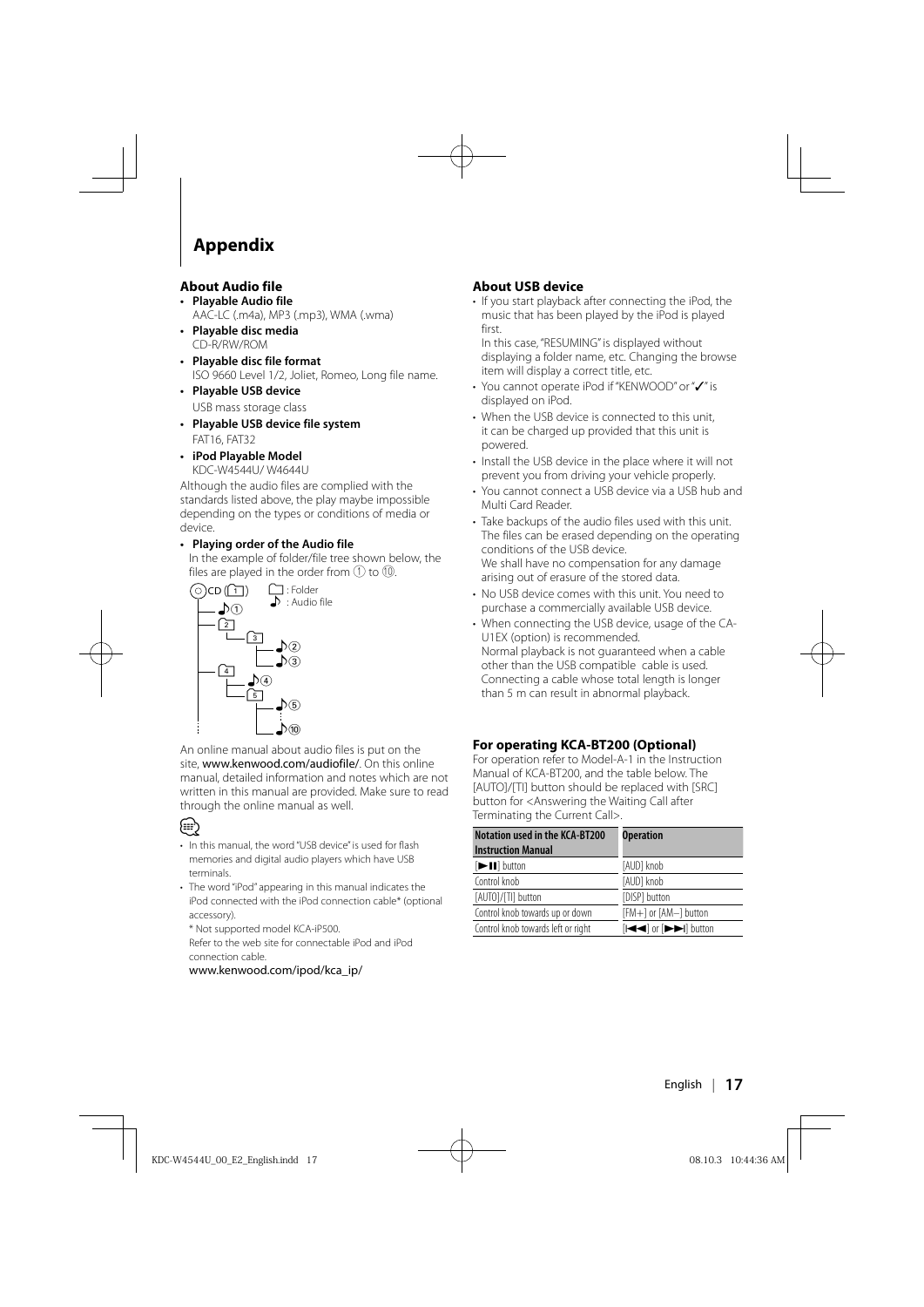# **Appendix**

#### **For operating KCA-BT100 (Optional)**

To control KCA-BT100, operate as follows;

To make setting for <Selecting the Dialing Mode>, select <Menu system> (page 6). Pressing the [AUD] knob for at least 1 second after selecting the "D.MODE" item allows you to enter the dialing method selection mode. To exit from dialing method selection mode, press Search button.

To make <Disconnecting a Call>, <Clearing the Disconnection Message>, and <Rejecting an Incoming call>, press [DISP] button for at least 1 second.

Moreover, some displays are different from the description of KCA-BT100 Instruction Manual.

| <b>Displays of KCA-BT100 Instruction</b> | <b>Actual displays on this unit</b> |
|------------------------------------------|-------------------------------------|
| <b>Manual</b>                            |                                     |
| "DISCONCT"                               | "HE $D$ -CON"                       |
| "CONNECT"                                | "HF $COM"$                          |
| "PHN-DFI"                                | "DVC-DFI"                           |
| "P-STATUS"                               | "D-STATUS"                          |
| "BT-CON $Y''$                            | "HF-CON $Y''$                       |
| "BT-CON $N''$                            | "HF- $CON N$ "                      |

#### **Menu Glossary**

#### **• ICON**

 Sets the Graphics mode of the display during normal playback condition. ON1: Turns on. ON2: Displays an animation.

OFF: Turns off.

**• SWPRE (Switching Preout)**

 Switches the preout between rear output ("R") and subwoofer output ("SW").

**• SPRM (Supreme)**

 Technology to extrapolate and supplement with proprietary algorithm, the high-frequency range that is cut off when encoding at low bit rate (less than 128Kbps, Sampling frequency is 44.1kHz). Supplementing is optimized by compression format (AAC, MP3 or WMA) and processed according to bit rate.

The effect is negligible with music that is encoded at high bit rate, variable bit rate or has minimal high frequency range.

#### **• NEWS (News Bulletin with Timeout Setting)** Automatically receives news bulletin when it starts. Set the time during which interrupt is to be disabled after start of another news bulletin. Changing "NEWS 00M" to "NEWS 90M" turns this function ON.

If news bulletin starts when this function is ON, "TRAFFIC" is displayed and news is received. If "20M" is has been set, reception of another news bulletin will not start for 20 minutes.

The news bulletin volume is the same level that was set for Traffic Information.

**• AUTO1, AUTO2, MANUAL (Tuning mode select)** Select a tuning mode of the radio.

| <b>Tuning mode</b>  | <b>Display</b> | <b>Operation</b>                                         |
|---------------------|----------------|----------------------------------------------------------|
| Auto seek           | "AUTO1"        | Automatic search for a station.                          |
| Preset station seek | "ALITO?"       | Search in order of the stations in the<br>Preset memory. |
| Manual              |                | "MANUAL" Normal manual tuning control.                   |

#### **• AF (Alternative Frequency)**

 When the reception is poor, automatically alternate to another frequency broadcasting the same program in the same RDS network with better reception.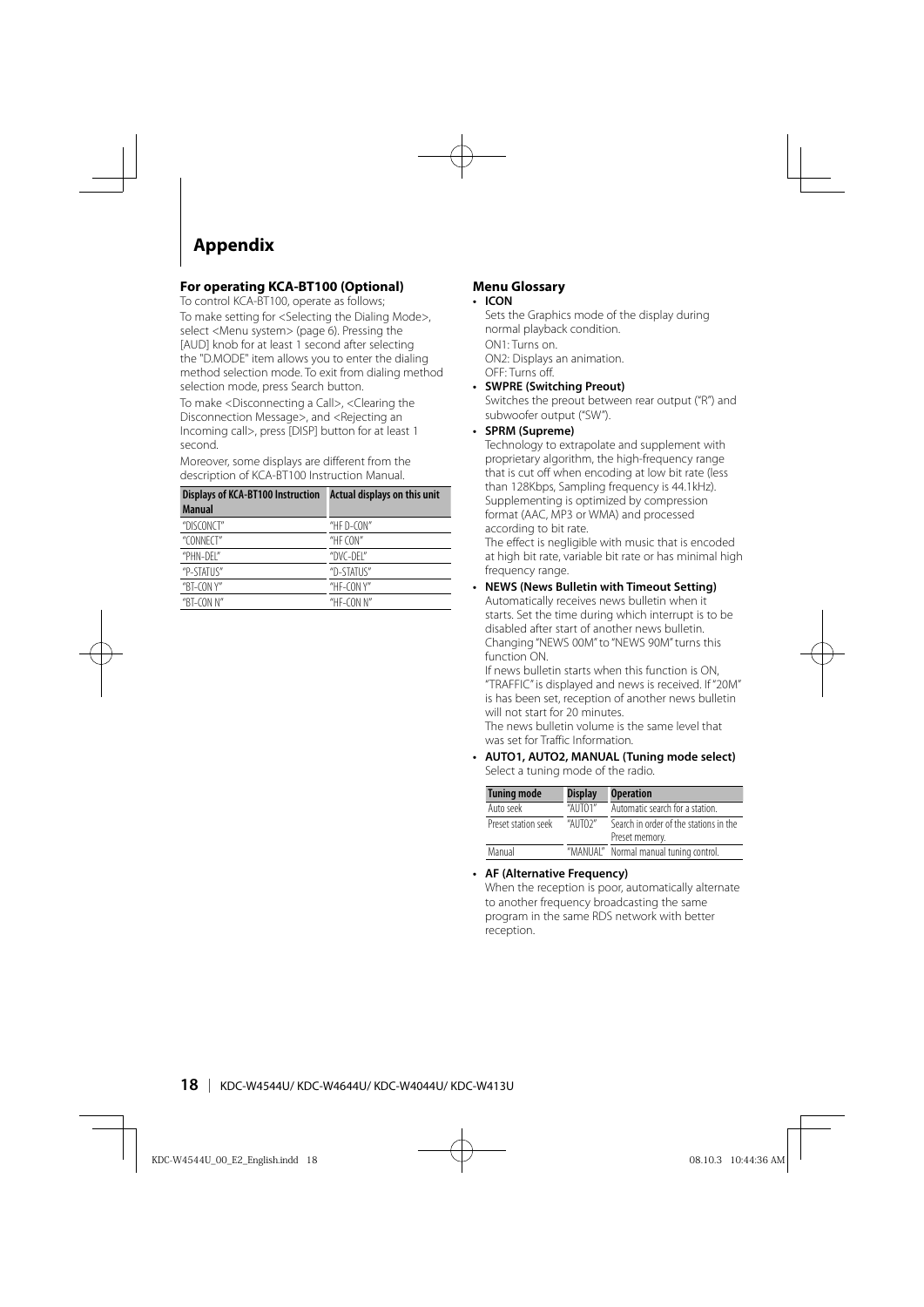#### **• RUS (Russian language setting)**

 When this is set to ON, the following character strings are displayed in Russian: Folder name/ File name/ Song title/ Artist name/ Album name/ KCA-BT200/BT100 (optional accessory)

|              |  |  | АБВГДЕЖЗИЙКЛМНОП       |  |  |  |  |  |
|--------------|--|--|------------------------|--|--|--|--|--|
|              |  |  | RG BE AE X BIANK AMHOO |  |  |  |  |  |
|              |  |  |                        |  |  |  |  |  |
| <b>BCTBT</b> |  |  | РСТУФХЦЧШЩЪЫЬЭЮЯ       |  |  |  |  |  |

#### **• AUX**

 When this is set to ON, AUX source can be selected. ON1: Outputs the sound of external unit connected

to the AUX terminal when switched to AUX source.

 ON2: Activates the attenuator function when switched to AUX source. Turn off the attenuator function when listening to output from external unit. This prevents the noise when no external unit is

connected to AUX terminal. OFF: Disables the selection of AUX source.

Set to OFF when not using the AUX terminal.

#### **• OFF (Power OFF Timer)**

 Setting the timer to turn this unit's power OFF automatically when Standby mode continues. Using this setting can save the vehicle's battery power.

– – –: Power OFF Timer function is OFF.

 20min: Turns the power OFF after 20 minutes. (Factory setting)

 40min: Turns the power OFF after 40 minutes. 60min: Turns the power OFF after 60 minutes.

#### **• CD READ**

Sets the method for reading CD.

When unable to play special format CD, set this function to "2" to force playing. Note that some music CD may be unplayable even when set to "2". In addition, audio files cannot be played when set to "2". Normally, keep this set to "1".

- 1 : Automatically distinguishes between audio file disc and music CD when playing disc.
- 2 : Forces playing as music CD.

This Product is not installed by the manufacturer of a vehicle on the production line, nor by the professional importer of a vehicle into an EU Member State.

#### **Information on Disposal of Old Electrical and Electronic Equipment and Batteries (applicable for EU countries that have adopted separate waste collection systems)**



 Products and batteries with the symbol (crossed-out wheeled bin) cannot be disposed as household waste.

Old electrical and electronic equipment and batteries should be recycled at a facility capable of handling these items and their waste byproducts.



Contact your local authority for details in locating a recycle facility nearest to you. Proper recycling and waste disposal will

help conserve resources whilst preventing detrimental effects on our health and the environment.

Notice: The sign "Pb" below the symbol for batteries indicates that this battery contains lead.

#### **The marking of products using lasers (Except for some areas)**



The label is attached to the chassis/case and says that the component uses laser beams that have been classified as Class 1. It means that the unit is utilizing laser beams that are of a weaker class. There is no danger of hazardous radiation outside the unit.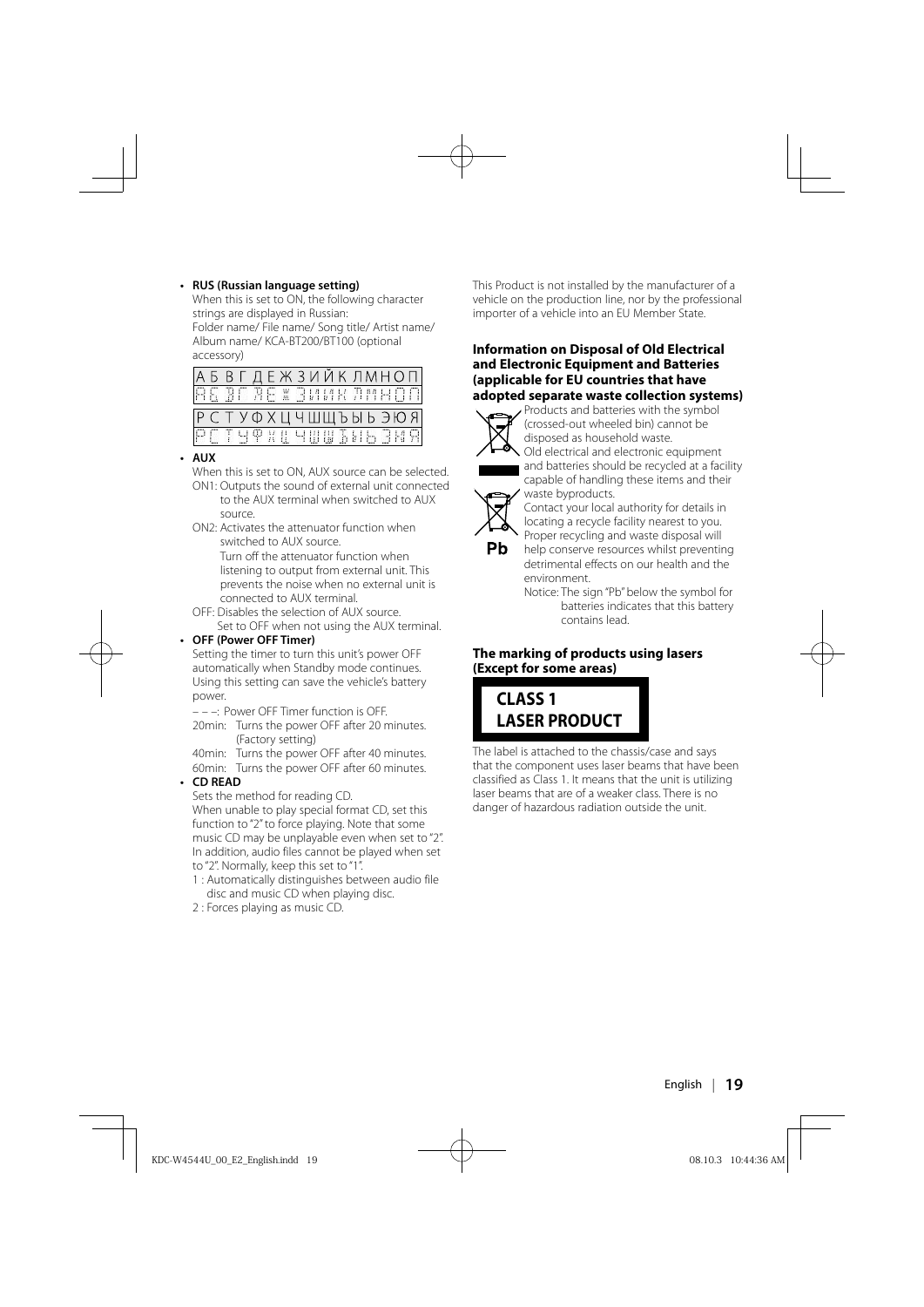# **Accessories/ Installation Procedure**

#### **Accessories**



#### **Installation Procedure**

- 1. To prevent short circuits, remove the key from the ignition and disconnect the  $\ominus$  terminal of the battery.
- 2. Make the proper input and output wire connections for each unit.
- 3. Connect the wire on the wiring harness.
- 4. Take Connector B on the wiring harness and connect it to the speaker connector in your vehicle.
- 5. Take Connector A on the wiring harness and connect it to the external power connector on your vehicle.
- 6. Connect the wiring harness connector to the unit.
- 7. Install the unit in your car.
- 8. Reconnect the  $\ominus$  terminal of the battery.
- 9. Press the reset button.

# ∕r

- Mounting and wiring this product requires skills and experience. For safety's sake, leave the mounting and wiring work to professionals.
- Make sure to ground the unit to a negative 12V DC power supply
- Do not install the unit in a spot exposed to direct sunlight or excessive heat or humidity. Also avoid places with too much dust or the possibility of water splashing.
- Do not use your own screws. Use only the screws provided. If you use the wrong screws, you could damage the unit.
- If the power is not turned ON ("PROTECT" is displayed), the speaker wire may have a short-circuit or touched the chassis of the vehicle and the protection function may have been activated. Therefore, the speaker wire should be checked.
- Make sure that all wire connections are securely made by inserting jacks until they lock completely.
- If your vehicle's ignition does not have an ACC position, or if the ignition wire is connected to a power source with constant voltage such as a battery wire, the power will not be linked with the ignition (i.e., it will not turn on and off along with the ignition). If you want to link the unit's power

with the ignition, connect the ignition wire to a power source that can be turned on and off with the ignition key.

- Use a commercially available conversion connector if the connector does not fit in the vehicle connector.
- Insulate unconnected wires with vinyl tape or other similar material. To prevent a short circuit, do not remove the caps on the ends of the unconnected wires or the terminals.
- If the console has a lid, make sure to install the unit so that the faceplate will not hit the lid when closing and opening.
- If the fuse blows, first make sure the wires aren't touching to cause a short circuit, then replace the old fuse with one with the same rating.
- Connect the speaker wires correctly to the terminals to which they correspond. The unit may be damaged or fail to work if you share the  $\ominus$  wires or ground them to any metal part in the car.
- After the unit is installed, check whether the brake lamps, blinkers, wipers, etc. on the car are working properly.
- Mount the unit so that the mounting angle is 30° or less.

#### **About CD players/disc changers connected to this unit**

If the CD player/ disc changer has the "O-N" switch, set it to the "N" position.

The functions you can use and the information that can be displayed may differ depending on the models being connected.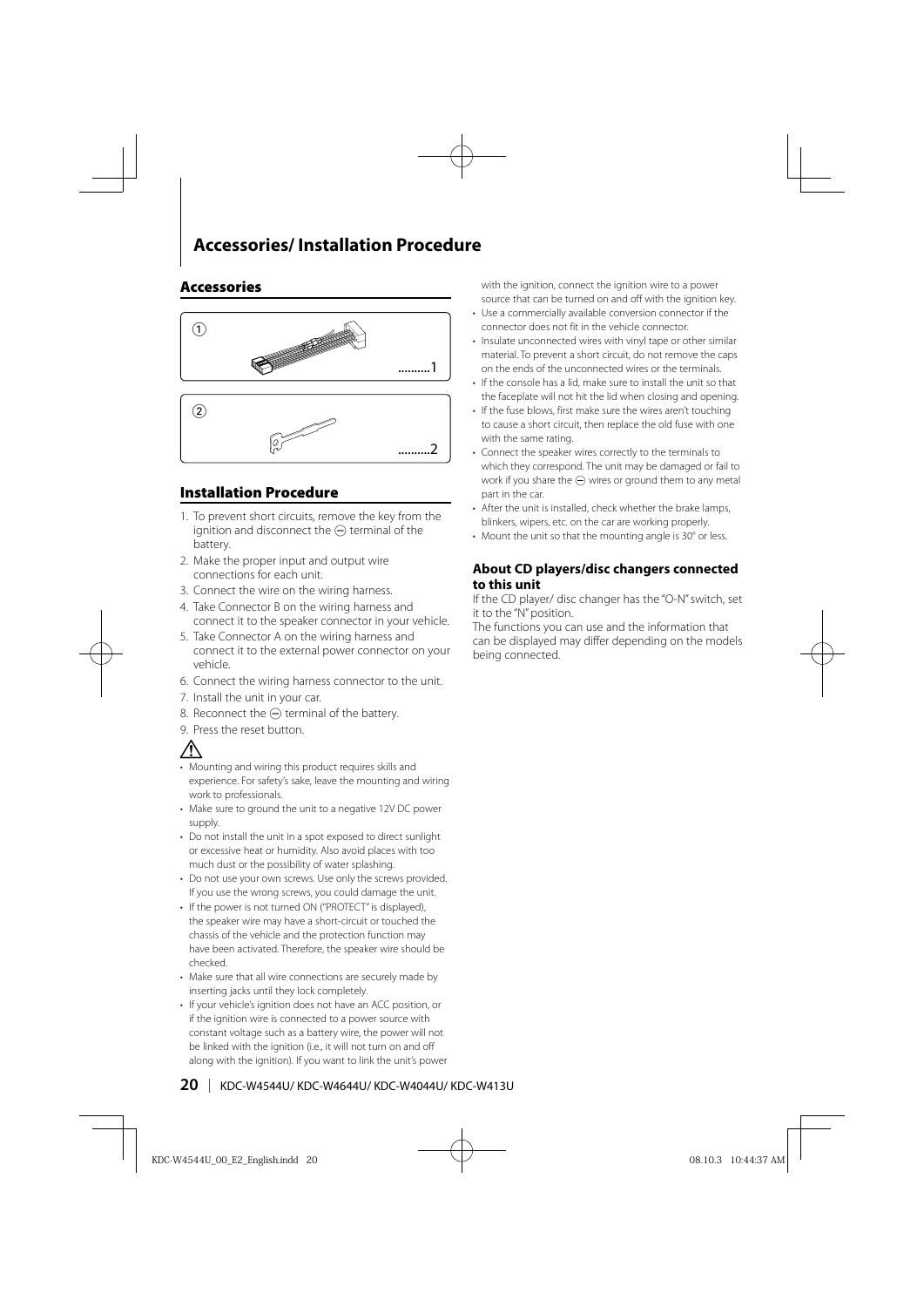# **Connecting Wires to Terminals**

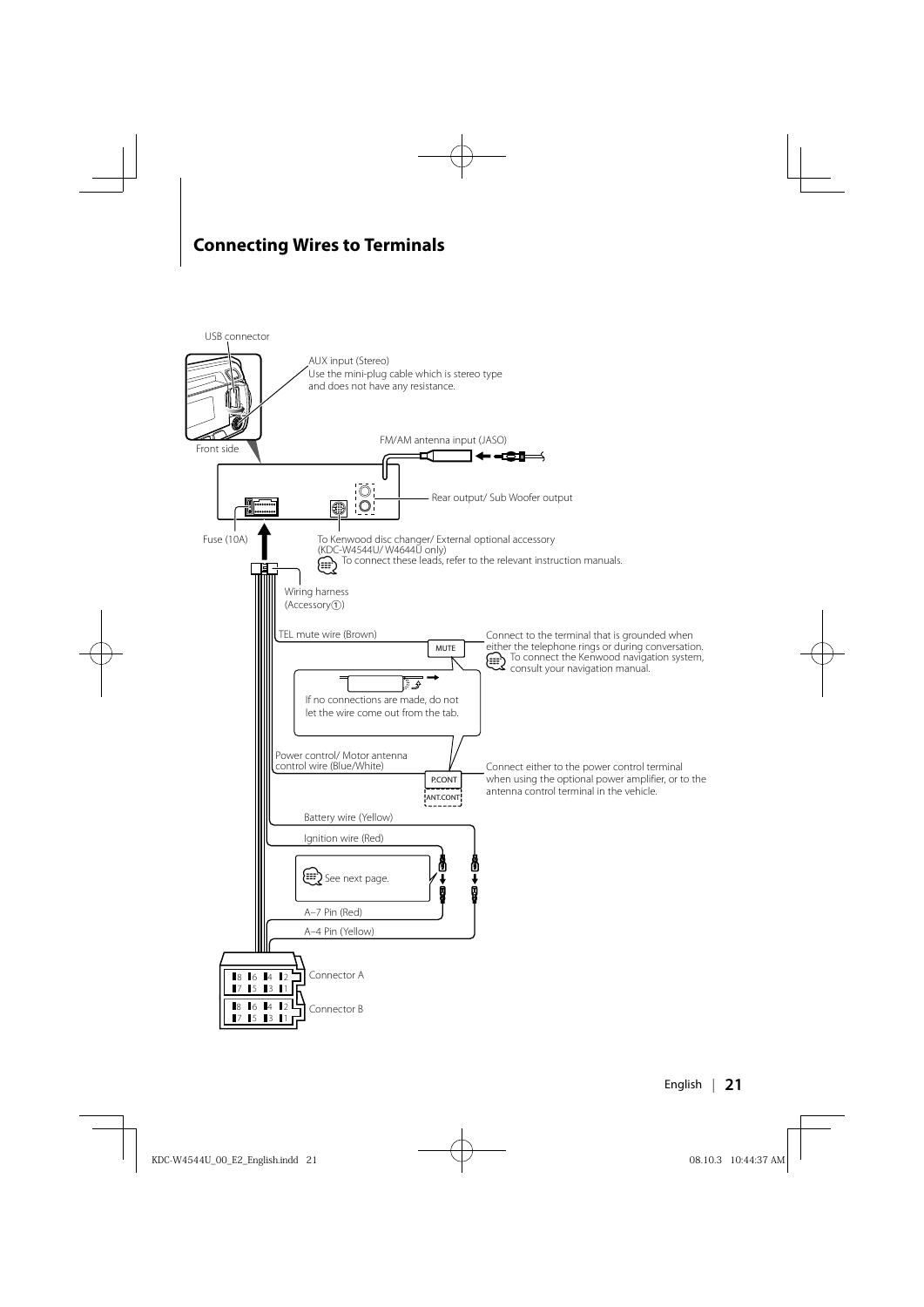# **Connecting Wires to Terminals**

| Pin Numbers for       | Cable Colour | <b>Functions</b>  |
|-----------------------|--------------|-------------------|
| <b>ISO Connectors</b> |              |                   |
| <b>External Power</b> |              |                   |
| Connector             |              |                   |
| $A-4$                 | Yellow       | Battery           |
| $A-5$                 | Blue/White   | Power Control     |
| $A-7$                 | Red          | Ignition (ACC)    |
| $A-8$                 | Black        | Earth (Ground)    |
|                       |              | Connection        |
| Speaker               |              |                   |
| Connector             |              |                   |
| $B-1$                 | Purple       | Rear Right (+)    |
| $B-2$                 | Purple/Black | Rear Right $(-)$  |
| $B-3$                 | Gray         | Front Right $(+)$ |
| $B-4$                 | Gray/Black   | Front Right $(-)$ |
| $B-5$                 | White        | Front Left $(+)$  |
| $B-6$                 | White/Black  | Front Left $(-)$  |
| $B-7$                 | Green        | Rear Left $(+)$   |
| $B-8$                 | Green/Black  | Rear Left $(-)$   |

#### **Connector Function Guide**

#### 2**WARNING Connecting the ISO Connector**

The pin arrangement for the ISO connectors depends on the type of vehicle you drive. Make sure to make the proper connections to prevent damage to the unit.

The default connection for the wiring harness is described in 11 below. If the ISO connector pins are set as described in [2], make the connection as illustrated.

Please be sure to reconnect the cable as shown  $\boxed{2}$  below to install this unit to the **Volkswagen** vehicles etc.

11 (Default setting) The A-7 pin (red) of the vehicle's ISO connector is linked with the ignition, and the A-4 pin (yellow) is connected to the constant power supply.



2 The A-7 pin (red) of the vehicle's ISO connector is connected to the constant power supply, and the A-4 pin (yellow) is linked to the ignition.

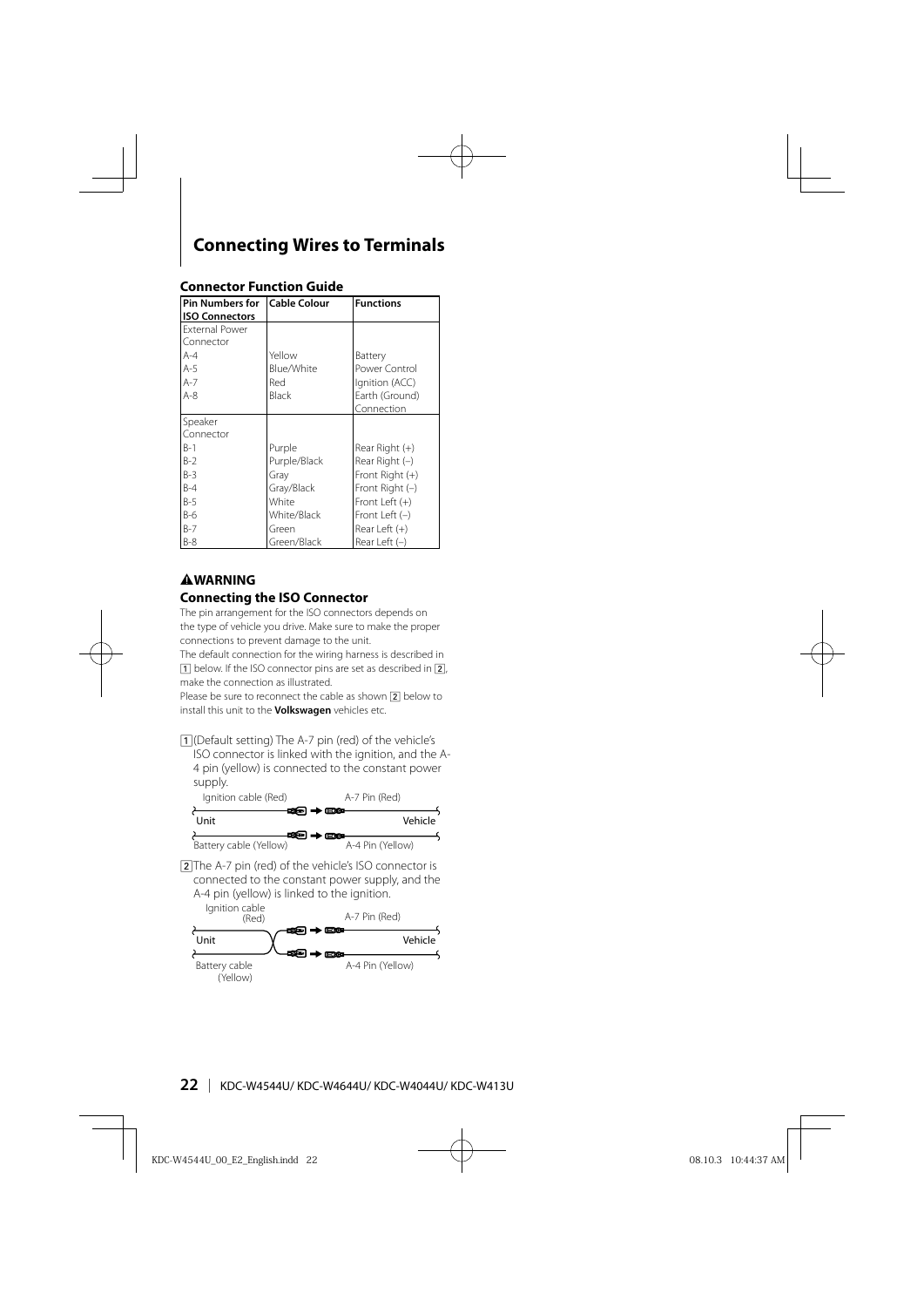#### **Installation**



sleeve with a screwdriver or similar utensil and attach it in place.

# ⁄

• Make sure that the unit is installed securely in place. If the unit is unstable, it may malfunction (for example, the sound may skip).

#### **Removing the hard rubber frame**

**1** Engage the catch pins on the removal tool and remove the two locks on the upper level. Upper the frame and pull it forward as shown in the figure.



**2** When the upper level is removed, remove the lower two locations.

{≕}

• The frame can be removed from the bottom side in the same manner.

#### **Removing the Unit**

- **1** Refer to the section <Removing the hard rubber frame> and then remove the hard rubber frame.
- **2** Insert the two removal tools deeply into the slots on each side, as shown.
- **3** Lower the removal tool toward the bottom, and pull out the unit halfway while pressing towards the inside.



# $\mathbb A$

- Be careful to avoid injury from the catch pins on the removal tool.
- **4** Pull the unit all the way out with your hands, being careful not to drop it.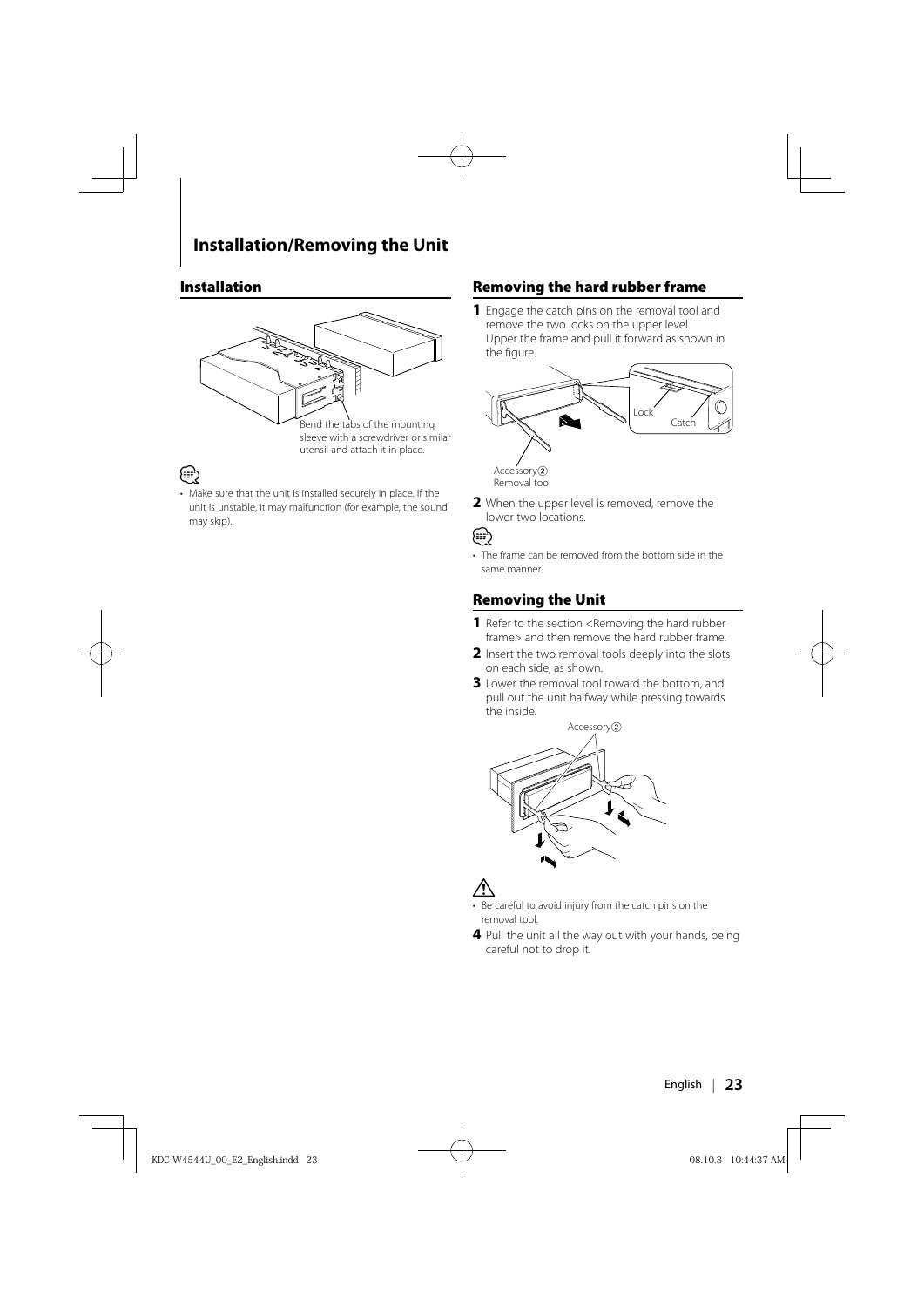# **Troubleshooting Guide**

Some functions of this unit may be disabled by some settings made on this unit.

- **! Cannot set up the subwoofer. • Cannot set up the low pass filter.**
	- **No output from the subwoofer.**
	-
	- $\blacktriangleright$   $\cdot$  <Subwoofer output> of <Basic Operation> (page 4) is not set to On.
- Preout is not set to subwoofer. ☞ "SWPRE" of <Menu system> (page 6)

#### **! • Cannot register a security code.**

- **Cannot set up Display.**
- **Power OFF Timer does not function.**
- $\blacktriangleright$  <Demonstration mode setting> (page 15) is not turned off.
- ----------------

What might seem to be a malfunction in your unit may just be the result of slight misoperation or miswiring. Before calling service, first check the following table for possible problems.

#### **General**

#### $\blacksquare$  The Touch Sensor Tone does not sound.

 $\checkmark$  The preout jack is being used. ☞ The Touch Sensor Tone cannot be output from the preout jack. <u>. . . . . . . . . .</u>

#### **Tuner source**

#### **R** Radio reception is poor.

- $\blacktriangleright$  The car antenna is not extended.
- ■■ Pull the antenna out all the way.
	-

#### **Disc source**

- **? The specified disc does not play, but another one plays instead.**
	- $\overline{\smash{\checkmark}}$  The specified CD is quite dirty.
		- ☞ Clean the CD, referring to the CD cleaning of the section on <Handling CDs> (page 3).
	- ✔ The disc is loaded in a different slot from that specified.
		- ☞ Eject the disc magazine and check the number for the specified disc.
	- ✔ The disc is severely scratched.
	- ☞ Try another disc instead.
- $- -$

#### **Audio file source**

#### **? The sound skips when an Audio file is being played.**

- $\overline{\smash{\checkmark}}$  The media is scratched or dirty.
- ☞ Clean the media, referring to the CD cleaning of **■ the section on <Handling CDs>** (page 3).<br>► The recording condition is bad.
- 
- <sup>■</sup> Record the media again or use another media.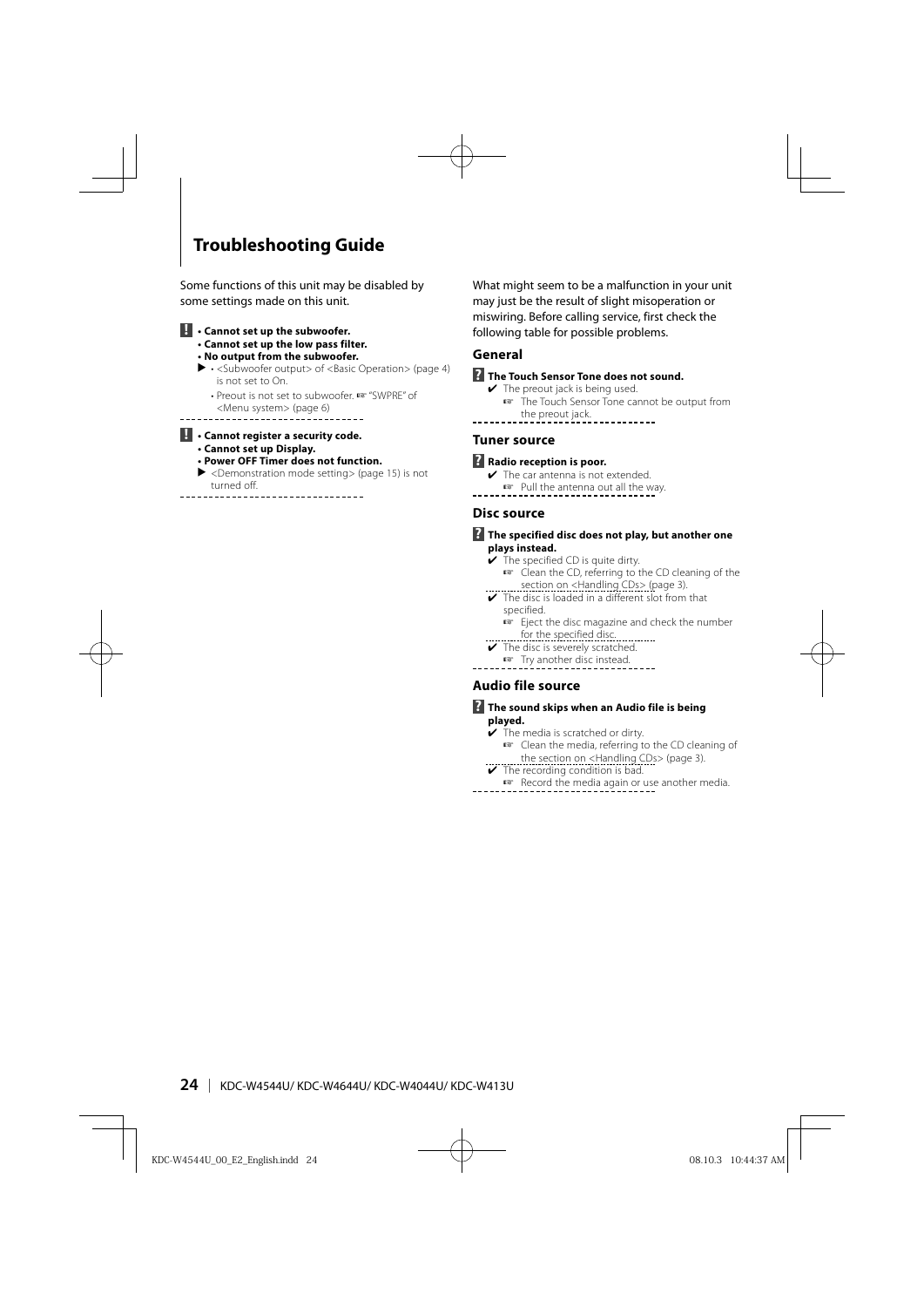#### **The messages shown below display your systems condition.**

| TOC ERR:         | • No disc has been loaded in the disc<br>magazine.<br>· The CD is quite dirty. The CD is upside-<br>down. The CD is scratched a lot.                                                                                                                                                                  |
|------------------|-------------------------------------------------------------------------------------------------------------------------------------------------------------------------------------------------------------------------------------------------------------------------------------------------------|
| $E-05:$          | The disc is unreadable.                                                                                                                                                                                                                                                                               |
| $F - 77:$        | The unit is malfunctioning for some reason.<br>→ Press the reset button on the unit. If the<br>"E-77" code does not disappear, consult<br>your nearest service center.                                                                                                                                |
| E-99:            | Something is wrong with the disc magazine.<br>Or the unit is malfunctioning for some reason.<br>→ Check the disc magazine. And then press<br>the reset button on the unit. If the "E-99"<br>code does not disappear, consult your<br>nearest service center.                                          |
| IN (Blink):      | The CD player section is not operating<br>properly.<br>→ Reinsert the CD. If the CD cannot be<br>ejected or the display continues to flash<br>even when the CD has been properly<br>reinserted, please switch off the power<br>and consult your nearest service center.                               |
| PROTECT (Blink): | The speaker wire has a short-circuit or<br>touches the chassis of the vehicle, and then<br>the protection function is activated.<br>→ Wire or insulate the speaker cable<br>properly and press the reset button. If<br>the "PROTECT" code does not disappear,<br>consult your nearest service center. |
| NA FII F:        | An Audio file is played with a format that this<br>unit can't support.                                                                                                                                                                                                                                |
| COPY PRO:        | A copy-protected file is played.                                                                                                                                                                                                                                                                      |
| <b>READ ERR:</b> | The file system of the connected USB device<br>is broken.<br><> Copy the files and folders for the USB<br>device again. If the error message is still<br>displayed, initialize the USB device or use<br>other USB devices.                                                                            |
| NO DVICE:        | The USB device is selected as a source<br>although no USB device is connected.<br>→ Change the source to any source other<br>than USB. Connect an USB device, and<br>change the source to USB again.                                                                                                  |

| NA DVICE:      | • An unsupported USB device is connected.<br>• Connection to the iPod has failed.<br>→ Check that the connected iPod is an iPod<br>that is supported. See <about audio="" file=""><br/>(page 17) for information on supported<br/>iPods.</about> |
|----------------|--------------------------------------------------------------------------------------------------------------------------------------------------------------------------------------------------------------------------------------------------|
| NO MUSIC/F-15: |                                                                                                                                                                                                                                                  |
|                | • The connected USB device contains no<br>playable audio file.<br>• Media was played that does not have data<br>recorded that the unit can play.                                                                                                 |
| USB FRR:       | Some trouble may have occurred to the<br>connected USB device.<br>→ Remove the USB device, then cycle the<br>power switch to ON. If the same display is<br>repeated, use another USB device.                                                     |
| iPod FRR:      | Connection to the iPod has failed.<br>$\Rightarrow$ Remove the USB device and then<br>reconnect it.<br>→ Confirm that the software for the iPod is<br>the latest version.                                                                        |

REMOVE (Blink): The Remove mode has been selected for the USB device/iPod. You can remove the USB device/iPod safely.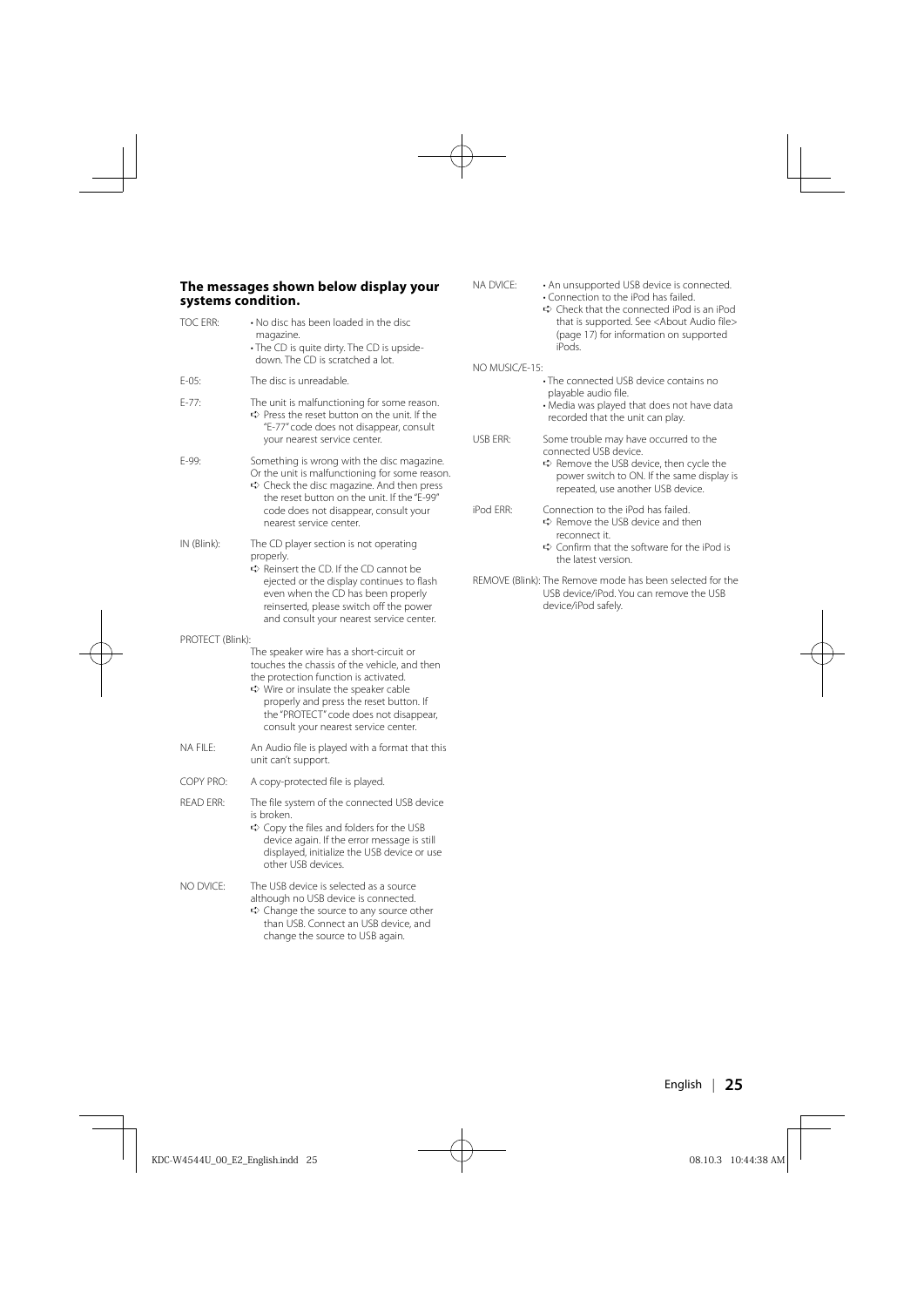# **Specifications**

#### **FM tuner section**

Frequency range (50 kHz space) : 87.5 MHz – 108.0 MHz Usable sensitivity (S/N = 26dB) : 0.7 μV/75 Ω Quieting Sensitivity (S/N = 46dB) : 1.6 μV/75 Ω Frequency response (±3.0 dB) : 30 Hz – 15 kHz Signal to Noise ratio (MONO) : 65 dB Selectivity (DIN) (±400 kHz) : ≥ 80 d $\overline{B}$ Stereo separation (1 kHz) : 35 dB

#### **MW tuner section**

Frequency range (9 kHz space) : 531 kHz – 1611 kHz Usable sensitivity (S/N = 20dB) : 25 μV

#### **LW tuner section**

Frequency range : 153 kHz – 281 kHz Usable sensitivity (S/N = 20dB) : 45 μV

#### **CD player section**

Laser diode : GaAlAs Digital filter (D/A) : 8 Times Over Sampling D/A Converter : 24 Bit Spindle speed : 500 – 200 rpm (CLV) Wow & Flutter : Below Measurable Limit Frequency response (±1 dB)  $\cdot$  20 Hz – 20 kHz Total harmonic distortion (1 kHz) : 0.01 % Signal to Noise ratio (1 kHz) : 105 dB Dynamic range  $\frac{2}{3}$  93 dB MP3 decode : Compliant with MPEG-1/2 Audio Layer-3 WMA decode : Compliant with Windows Media Audio AAC decode  $\cdot$  AAC-LC "m4a" files

#### **USB Interface**

USB Standard : USB1.1/ 2.0 (Full speed) Maximum Supply current : 500 mA File System : FAT16/ 32 MP3 decode : Compliant with MPEG-1/2 Audio Layer-3 WMA decode : Compliant with Windows Media Audio AAC decode  $\cdot$  AAC-LC "m4a" files

#### **Audio section**

Maximum output power : 50 W x 4 Output power (DIN 45324, +B=14.4V) : 22 W x 4 Speaker Impedance :  $4 - 8$   $\Omega$ Tone action Bass : 100 Hz ±8 dB Middle: 1 kHz +8 dB Treble :  $10$  kHz  $+8$  dB Preout level / Load (CD) : 2000 mV/10 kΩ Preout impedance  $\cdot$  < 600  $\bigcirc$ 

#### **Auxiliary input**

Frequency response (±3 dB) : 20 Hz – 20 kHz Input Maximum Voltage  $: 1200 \text{ mV}$ Input Impedance : 10 kΩ

#### **General**

Operating voltage (11 – 16V allowable)  $\cdot$  14.4 V Maximum Current consumption : 10 A Installation Size (W x H x D) : 182 x 53 x 155 mm Weight : 1.3 kg